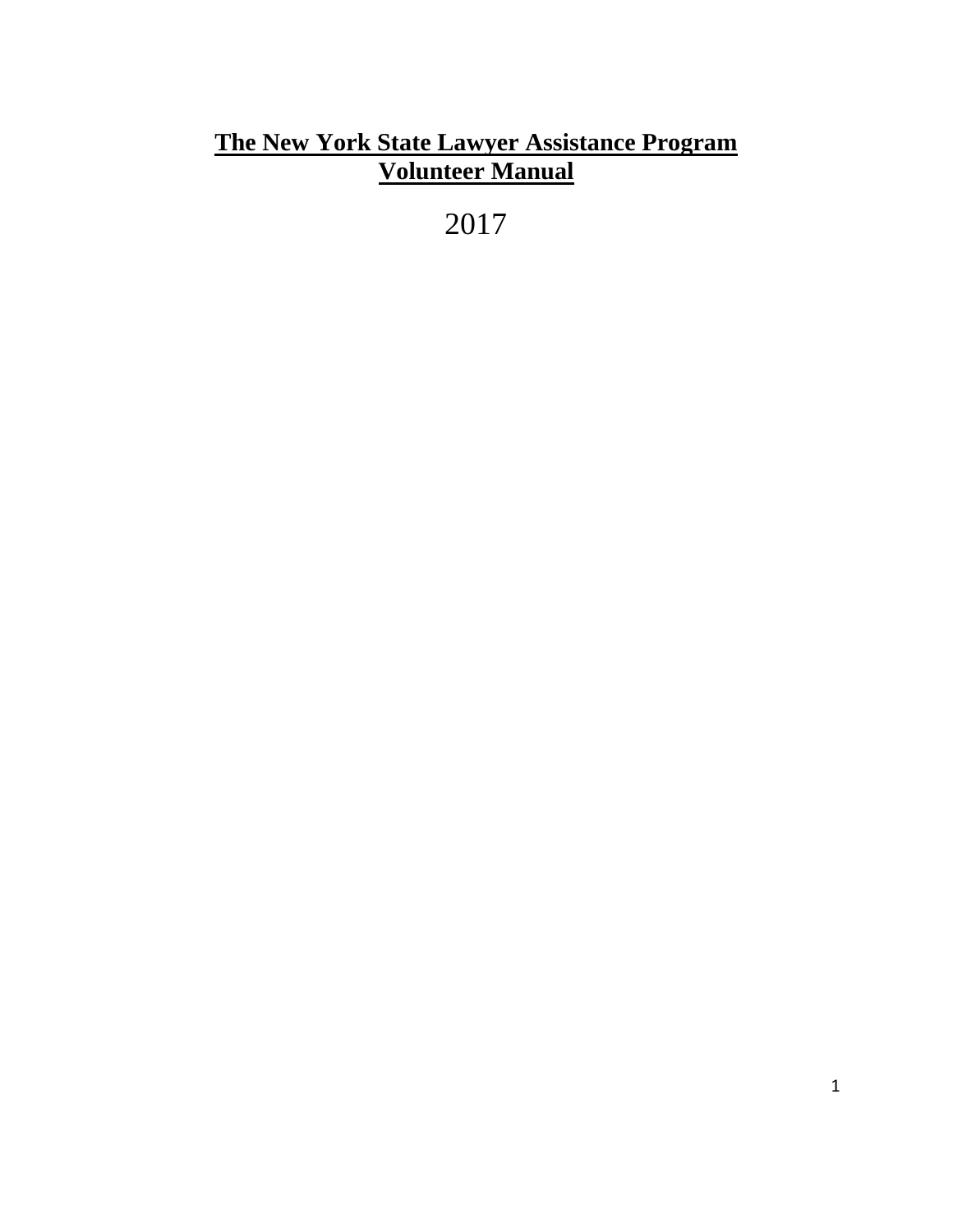# **LAP VOLUNTEER MANUAL RESOURCE PAGE**

This is an area for volunteers to centrally locate their frequent and useful contacts.

| <u> 1989 - Johann John Stoff, deutscher Stoffen und der Stoffen und der Stoffen und der Stoffen und der Stoffen u</u> |
|-----------------------------------------------------------------------------------------------------------------------|
|                                                                                                                       |
|                                                                                                                       |
|                                                                                                                       |
|                                                                                                                       |
|                                                                                                                       |
|                                                                                                                       |
|                                                                                                                       |
|                                                                                                                       |
|                                                                                                                       |
|                                                                                                                       |
|                                                                                                                       |
|                                                                                                                       |
|                                                                                                                       |
|                                                                                                                       |
|                                                                                                                       |
|                                                                                                                       |
|                                                                                                                       |
|                                                                                                                       |
|                                                                                                                       |
|                                                                                                                       |
|                                                                                                                       |
|                                                                                                                       |
|                                                                                                                       |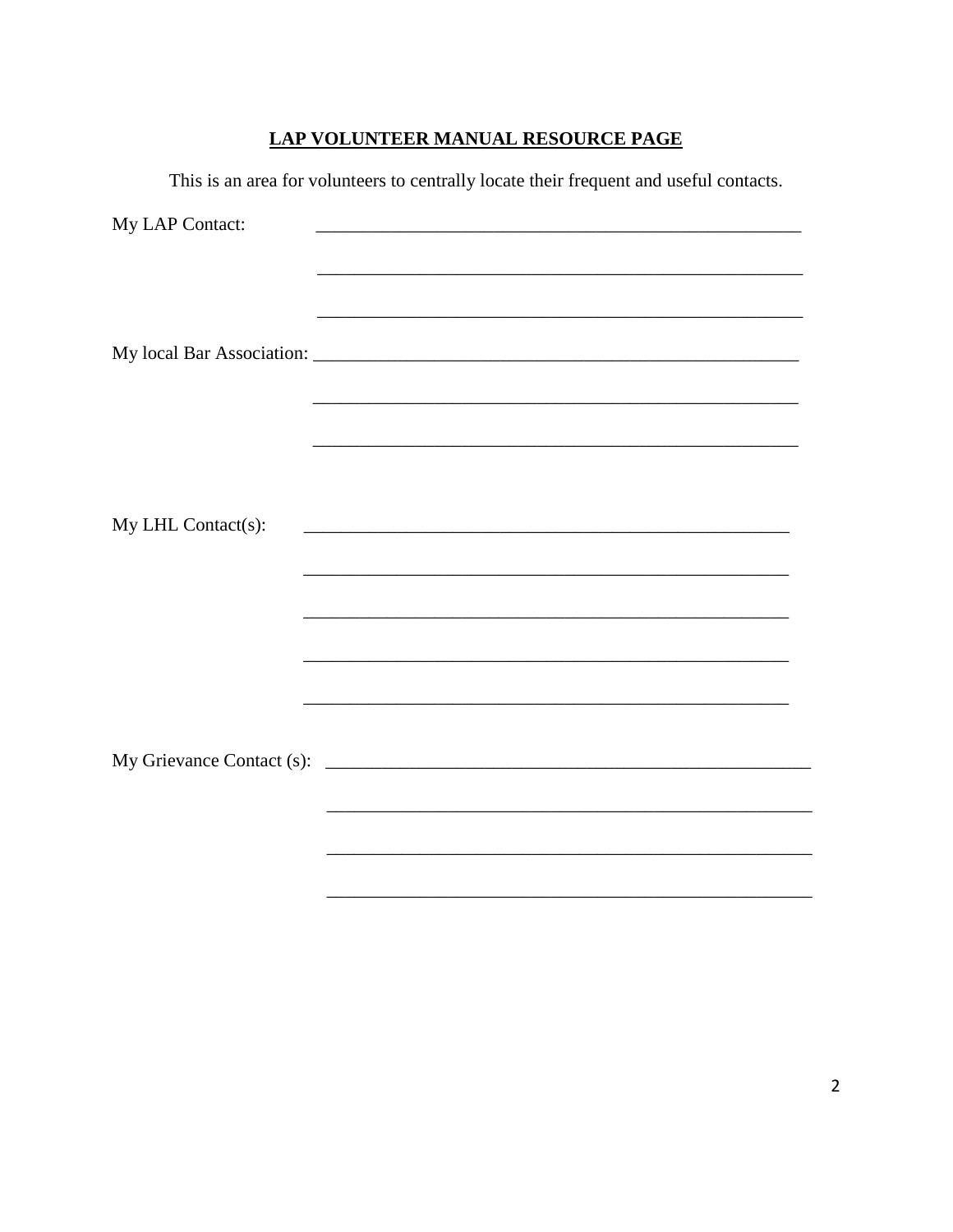## **Foreword**

This manual has been written for use by the programs and committees that make up the Lawyer Assistance effort in New York State – helping lawyers, judges, law school students who are affected by the problems of substance abuse, gambling and other addictions, as well as depression, anxiety and other mental health conditions. Through prevention, early identification, and intervention, problems that can affect the professional conduct of judges and the quality of life of lawyers, students and can be addressed. The users of this manual include lawyers in recovery and others who form the front lines of the Lawyer Assistance Program (LAP) effort, the numerous local bar association lawyer assistance or lawyer-helping-lawyer committees, LAP staff, and those members of the legal community who seek to support the important work of LAPs.

It is imperative that LAP service delivery throughout New York State be consistent. New York State is geographically large-spanning four Judicial Departments, thirteen judicial districts, and sixty-two counties over 54,000 square miles. The state is also a mix of very urban to very rural where the attorney population of a single urban firm can surpass that of several rural counties combined. New York ranks first in the nation in terms of the number of licensed lawyers (2015). In addition, the 2016 uniform Rules for Attorney Disciplinary Matters recognize the option for referring attorneys for treatment and monitoring by a court-approved program.

This manual contains information regarding LAPs and committee structures, LAP staff and member/volunteer qualifications and attributes, volunteer training programs, confidentiality, HIPAA consent forms, and subpoenas. It also includes overviews of Diversion and Monitoring and LAP history, as well as references for such resources as educational presentations to the bar and bench, including Continuing Legal Education (CLE) programs and modules.

In 2014, The Office of Court Administration provided a grant to the New York State Bar Association's LAP to support the development of this project. Those with a historical perspective may see this work as following in the wake of the New York Lawyer Assistance Trust, an initiative of the Unified Court System in place from 2001-2011, which worked to bring statewide resources and awareness to the prevention and treatment of substance abuse, and mental health problems among members of the legal profession. The Trust itself was the primary recommendation of the [Bellacosa Commission.](http://www.nylat.org/documents/bellacosacommreport.pdf)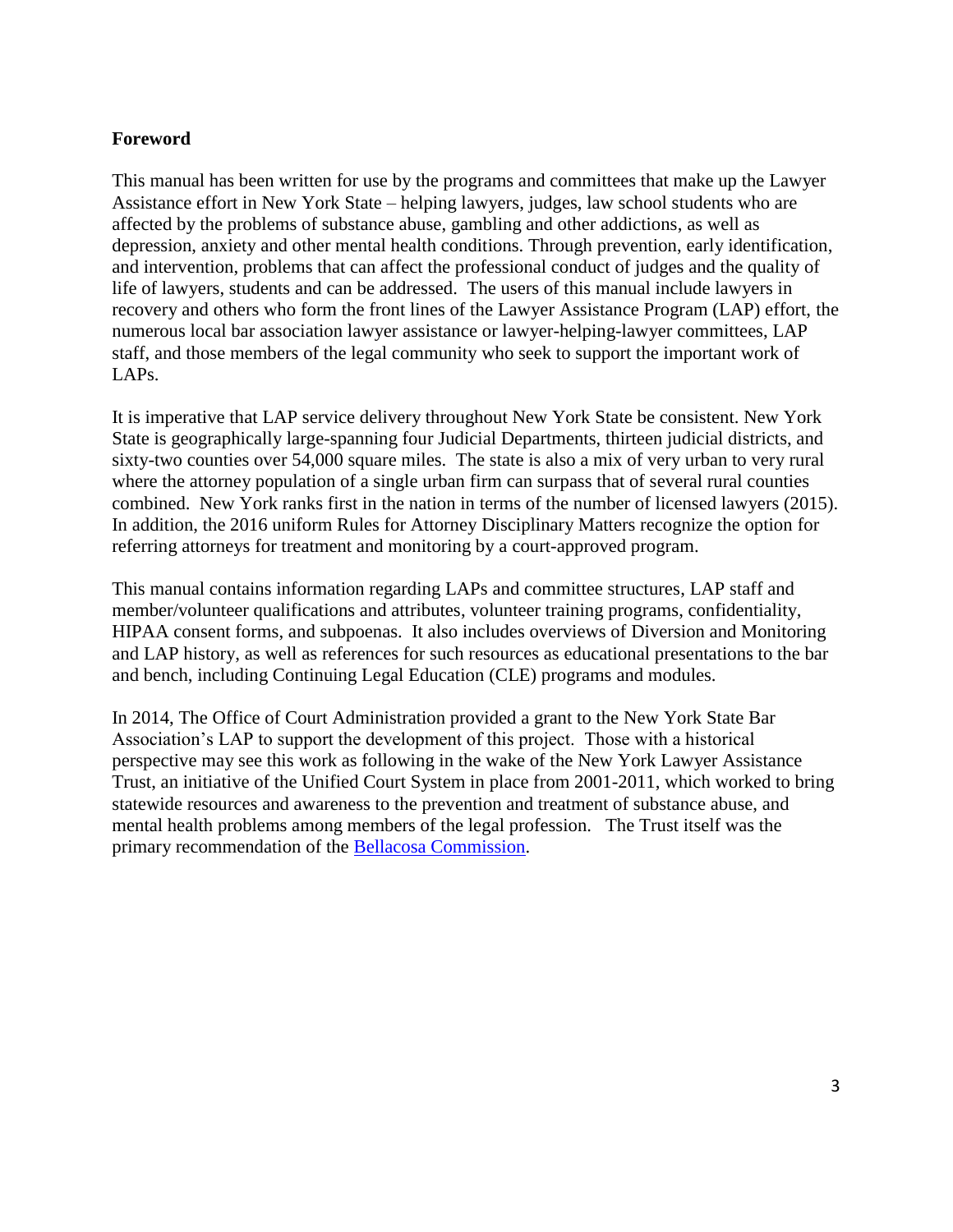# **Table of Contents**

| <b>Chapter 2</b> |                                                                   |  |
|------------------|-------------------------------------------------------------------|--|
| <b>Chapter 3</b> |                                                                   |  |
| <b>Chapter 4</b> |                                                                   |  |
| <b>Chapter 5</b> |                                                                   |  |
| <b>Chapter 6</b> |                                                                   |  |
| <b>Chapter 7</b> |                                                                   |  |
| <b>Chapter 8</b> |                                                                   |  |
|                  |                                                                   |  |
|                  |                                                                   |  |
|                  |                                                                   |  |
|                  | Appendix D 22 NYCCR Part 1200- NY Rules of Professional Conduct33 |  |
|                  |                                                                   |  |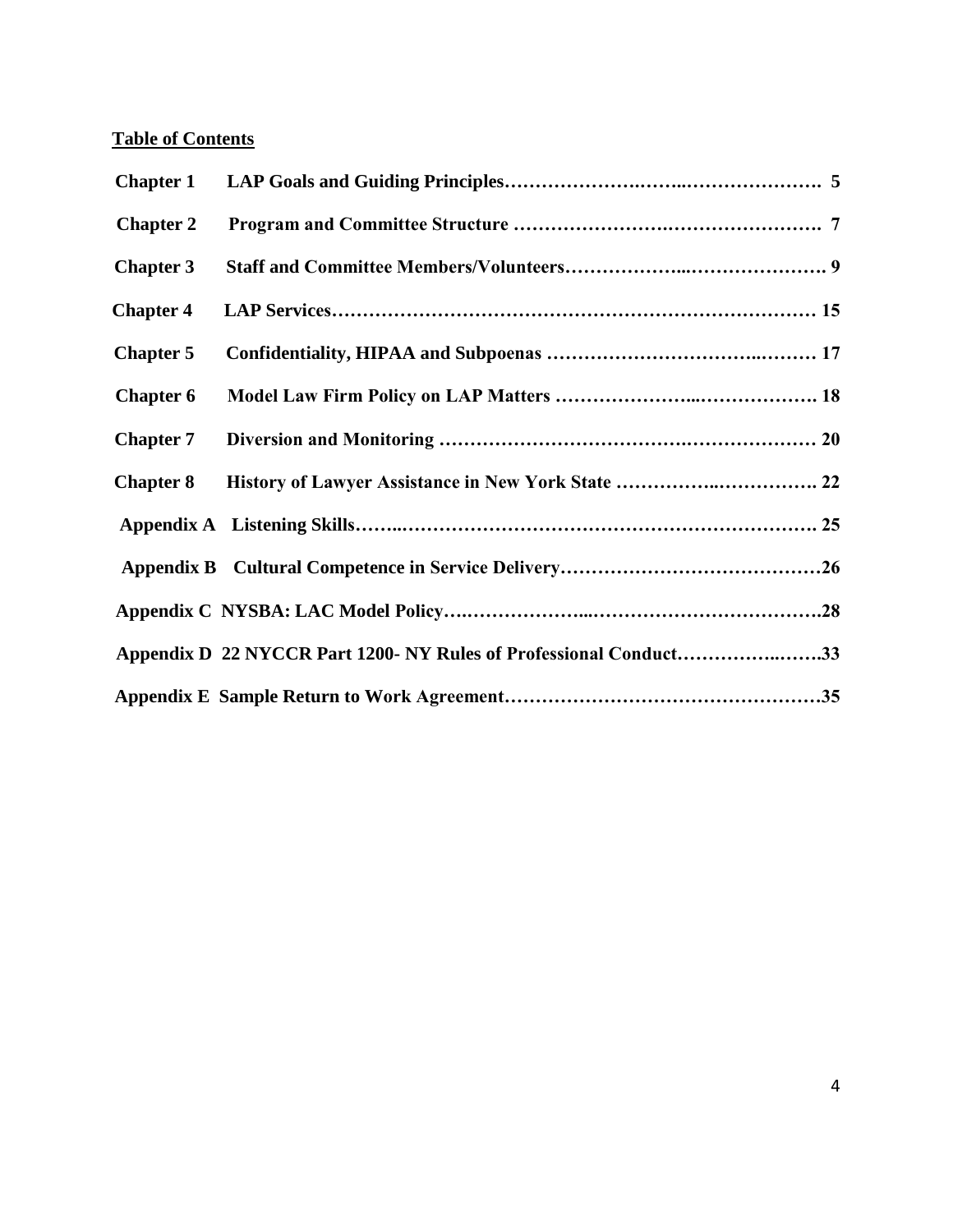# **CHAPTER 1: Lawyer Assistance Program Goals and Guiding Principles**

LAP goals are:

- To assist in the identification of lawyers who may benefit from LAP services.
- To assist those individuals in their personal recovery from addiction disorders and/or mental health conditions that impact competent practice of their profession and/or their quality of life.
- To educate the legal community on the identification, assessment, referral, treatment and community-based resources available to meet the needs of affected judges, lawyers and law students.
- To provide a network of trained volunteers who are available to respond to the needs of New York State lawyers, judges and law students through peer assistance.
- To provide monitoring for lawyers when indicated.
- To maintain a cooperative relationship with the Office of Court Administration, the Board of Bar Examiners, Disciplinary Committee staff, and Law School Student Services personnel, along with the legal community at large, to raise awareness and facilitate the implementation of LAP goals.

LAPs guiding principles are:

- The program is motivated by a humanitarian concern for and commitment to the legal community and protection of the public.
- Substance abuse and other addictions, and mental health problems are treatable conditions that should not be ignored.
- Impaired lawyers and judges are obligated to seek assistance and to participate in services necessary to renew their effectiveness as a lawyer or judge.
- All lawyers and judges should be able to recognize the signs and symptoms of a colleague who may be impaired, should have a willingness to act, and to be able to assist the colleague in accessing appropriate services.

At the LAP, the Director and Committee members are available to support legal professionals in achieving their optimum level of professional ability, while enhancing public protection and helping to maintain the integrity of the profession. Recognizing that it is often difficult to reach out for help during difficult times, especially about a very private matter, the LAP Director and Committee members promise confidentiality – no information about an individual's participation in the Lawyer Assistance Program is released without the individual's consent. Participation is confidential as mandated by [Judiciary Law §499.](file:///C:/Users/lmcmahon/Desktop/Judiciary%20Law%20499.pdf)

The LAP Director and staff provide assessments to determine the nature and severity of an individual's presenting problems and develop a plan to help that individual get the most appropriate help available, whether it is for substance abuse, gambling or other addictive disorders, or depression, anxiety or other mental health problems.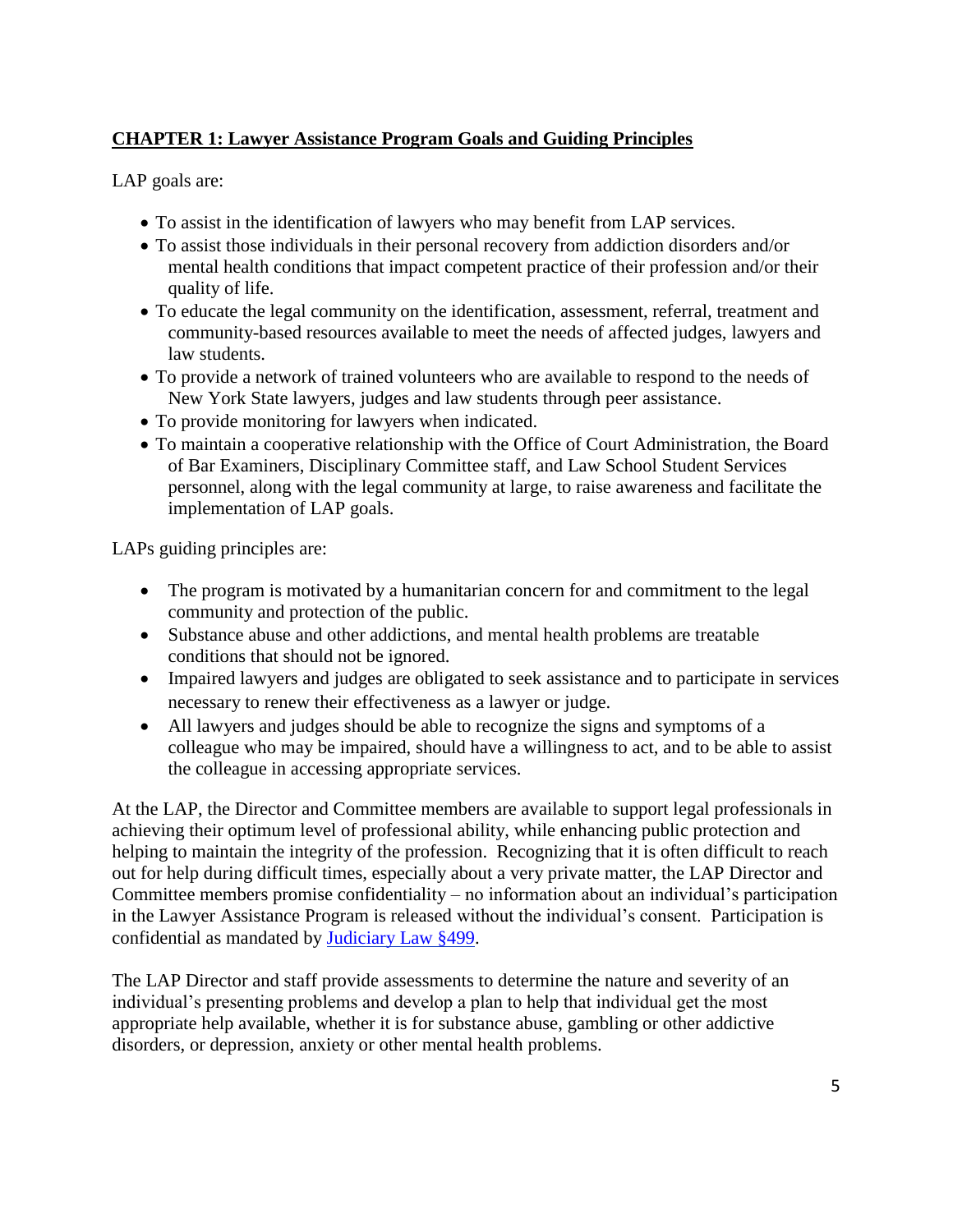The LAP also offers educational programs and CLE presentations which include information about substance abuse, depression, stress, other issues lawyers face and the services of the LAP to local, statewide and specialty bar associations as well as to law firms, and the judiciary.

Individuals may contact the LAP for more information about available services or to arrange for a presentation at a law firm, government agency, law school, local or specialty bar association, or to the judiciary.

#### Contact information:

For the State Bar Association LAP call 800-255-0569 or send a message to lap@nysba.org. Catchment area: All counties North of Westchester.

For the NYC Bar Association LAP call 212-302-5787. Catchment area: The Burroughs and Westchester County.

For the Nassau County Bar Association LAP call 888-408-6222. Catchment area: Suffolk and Nassau Counties.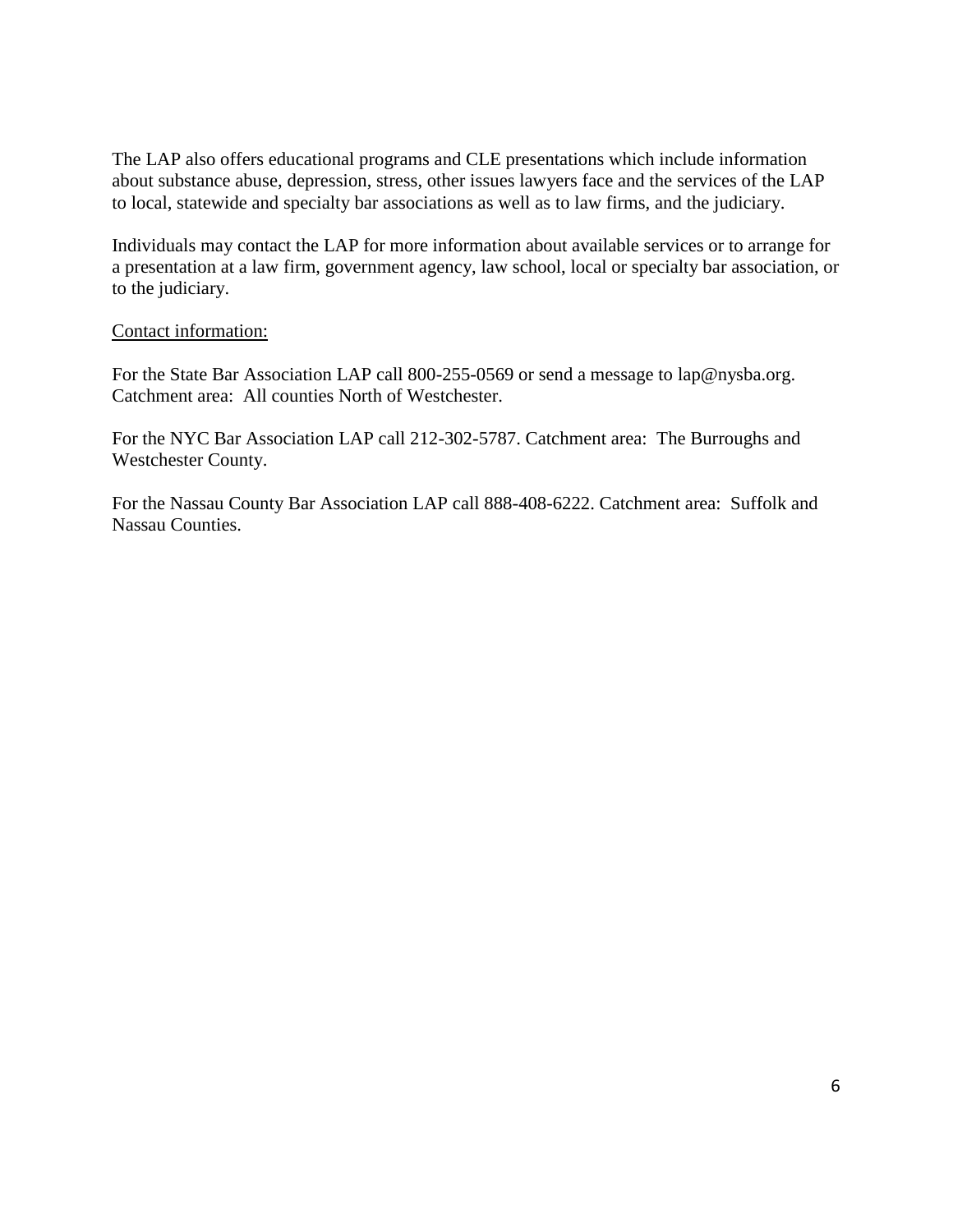# **CHAPTER 2: The Program and Committee Structure**

Not surprisingly, New York is not typical in regards to Lawyers Assistance. Many states have a single entity that licenses attorneys, oversees discipline, and supports lawyer assistance efforts. However, in New York State, the Office of Court Administration serves as the licensing entity and The Grievance Committee attends to disciplinary matters. Several county Bar Associations have provided financial and committee support for lawyer assistance staff and committee efforts.

The New York State Bar Association (NYSBA) and the New York City Bar Association (NYC Bar) both have full-time staff Directors, and the Nassau County Bar Association has a part-time LAP Director. As funding has been available periodically via grants, NYSBA and the NYC Bar have retained additional staff to enhance LAP services.

NYSBA, NYC Bar and the Nassau County Bar each have Lawyer Assistance Committees that support, facilitate and implement the LAP work. Lawyer Helping Lawyer Committees have been organized by bar associations in these boroughs, counties or regions: Brooklyn, Capital District (covering Albany, Rensselaer, Saratoga, and Schenectady); Duchess, Erie, Jefferson, Monroe, Oneida, Onondaga, Queens, Richmond, Rockland, Suffolk, Southern Tier (covering Broome and Tompkins), and Westchester. While there are numerous specialty bars, they have not established Lawyer Helping Lawyer (LHL) Committees, although many specialty bar associations have sponsored LAP-related educational and CLE programs.

For a local bar association seeking to sponsor an active LHL Committee, the following support system is most useful:

- A local bar association staff presence to provide support to the Committee.
- A supportive bar association executive committee.
- A threshold population from which to draw volunteers.
- A group of interested lawyers in recovery to spark the formation of the committee and assist in attracting members.

## Funding for Local Committees:

Expenses for a local bar association's proposed LHL Committee are limited, although member dues may cover some costs, for example. A few counties (Erie, Nassau, and Suffolk) have foundations affiliated with the bar associations that conduct fundraising through various means, and a portion of their funds are designated for LHL purposes.

#### American Bar Association:

The American Bar Association has a "Commission on Lawyer Assistance Programs" (known as CoLAP), which serves as a clearing house for information, best practices, and collegiality for lawyers and LAP staff involved in the lawyer assistance effort nationwide. See the directory at the ABA link below for additional information regarding the "Model LAP," other states' (and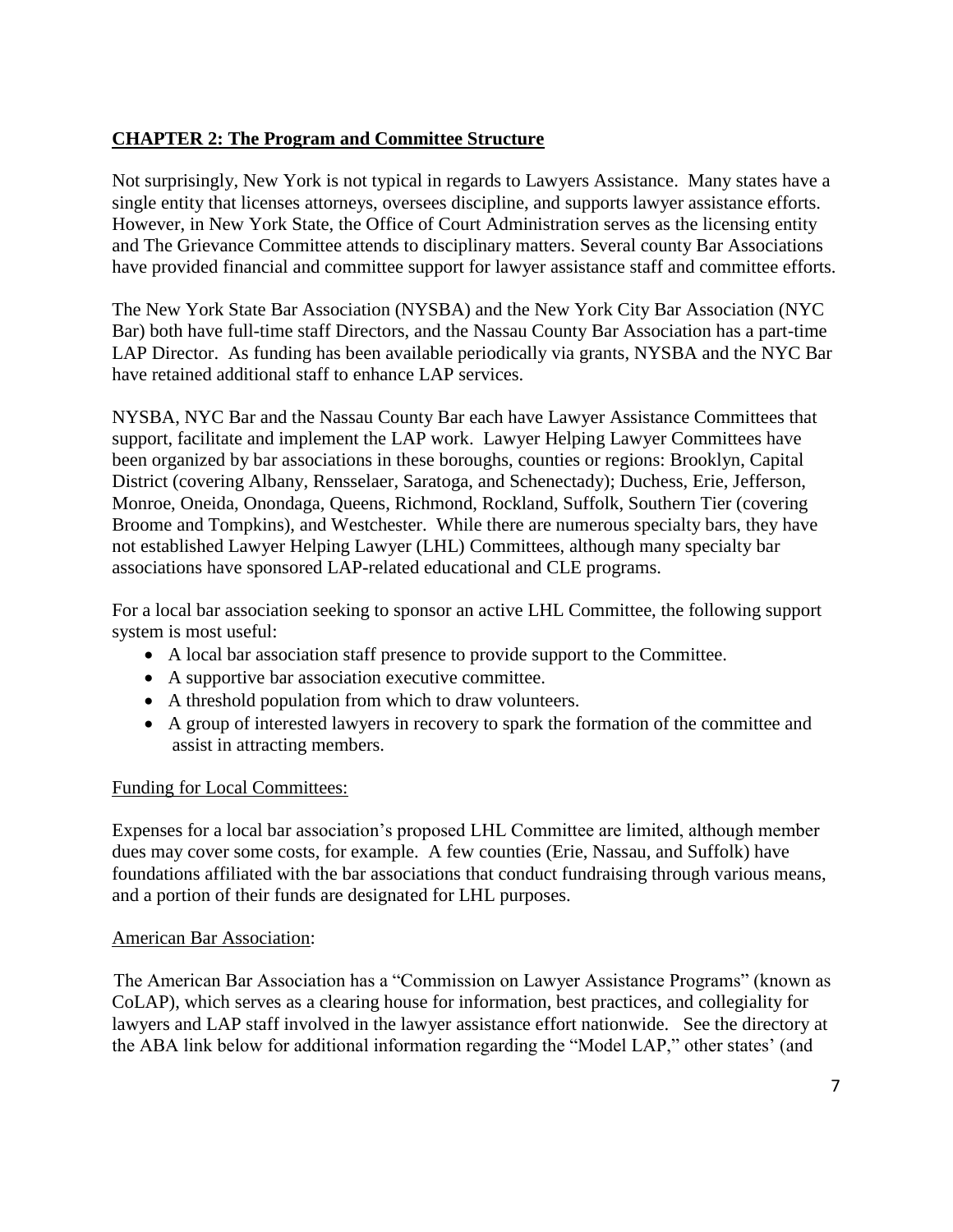Canadian) programs, and contact information. CoLAP meets periodically and hosts an annual conference at venues around the United States and Canada.

**[ABA LAP Directory](http://www.americanbar.org/groups/lawyer_assistance/resources/lap_programs_by_state.html)** [ABA Model LAP](http://www.americanbar.org/content/dam/aba/administrative/lawyer_assistance/ls_colap_model_lawyer_assistance_program.authcheckdam.pdf)

International Lawyers in Alcoholics Anonymous [\(ILAA\)](http://www.ilaa.org/home/)

International Lawyers in Alcoholics Anonymous is a group of recovered lawyers and judges carrying the message of recovery within the legal profession. Their purpose is to act as a bridge between reluctant (in denial) lawyers/judges and Alcoholics Anonymous. ILAA annual meetings often coincide with CoLAP Conferences.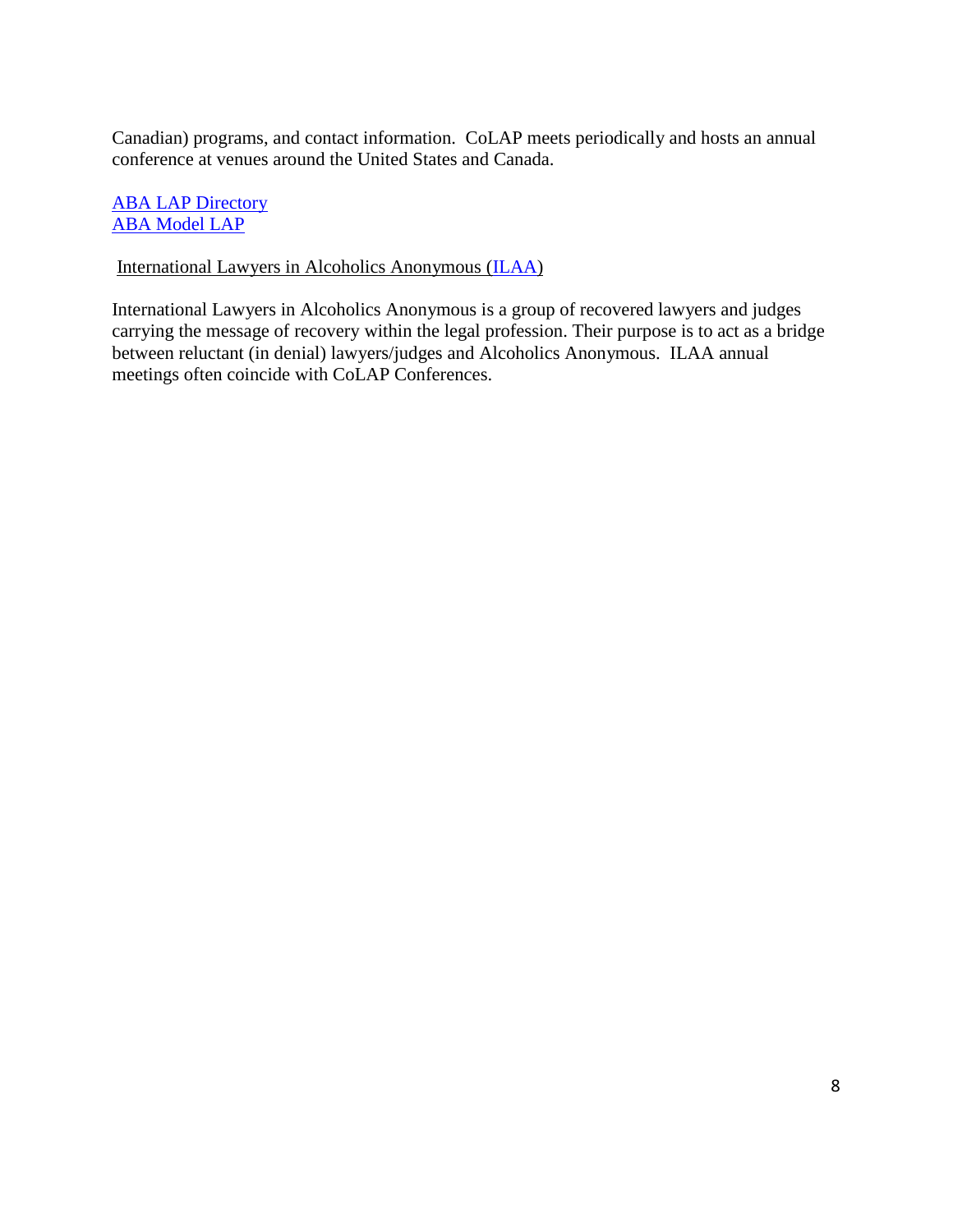# **CHAPTER 3: Staff and Committee Member/Volunteer Qualifications and Roles**

## Staff:

When NYSBA, the NYC Bar, and the Nassau County Bar hired its Directors, it sought individuals with addiction and mental health qualifications. The ABA Model LAP suggests that a lawyer or person in recovery might provide special insights to the Director role however; this is not required to fulfill the duties of this position. Each bar association may use their discretion and determination of programmatic needs when hiring for this position.

#### Committee Members and Volunteers

Beyond professional staff, individuals involved in the Lawyer Helping Lawyer movement may be referred to as Committee members, volunteers, or peer assistants. Many individuals on regional Lawyer Helping Lawyer (LHL) Committees prefer not to be considered "volunteers" in this worthy cause, but rather, as "members." For ease of drafting, these guidelines will more often use "volunteer" as that is the more typical characterization used by LAPs throughout the United States.

Most LHL volunteers are attorneys and judges and, occasionally, law students, who may share their personal experience of recovery from addiction or mental health treatment to provide support for their peers to get help. Other volunteers are attorneys and/or judges who are not in recovery, but simply want to help in whatever way they can to make a positive contribution to their profession. Many volunteers find that sharing their own experiences results in the enhancement of their own recovery, whether from an addiction, mental illness or some other struggle. Volunteers support the efforts of the professionally staffed LAPS and the LHL Committees.

Such support is appropriate to help a person who recognizes that he/she has a problem and requests help. LAP staff tries to match, when possible, attorneys seeking assistance with trained volunteers who share similar demographic or other characteristics.

## Volunteers as Educators

LAP staff and volunteers provide education to the legal profession on a variety of issues, including: addiction, mental health, stress management, the work/life balance, and the role of the law firm or judiciary in addressing such issues. LAP offers presentations for CLE credit or no credit to county and specialty bar associations, law schools, legal organizations, and the judiciary.

## Volunteers as NYSBA Lawyer Assistance Committee Members

The NYSBA Lawyer Assistance Committee consists of NYSBA members who are knowledgeable and interested in the goals and objectives of the Committee and the LAP.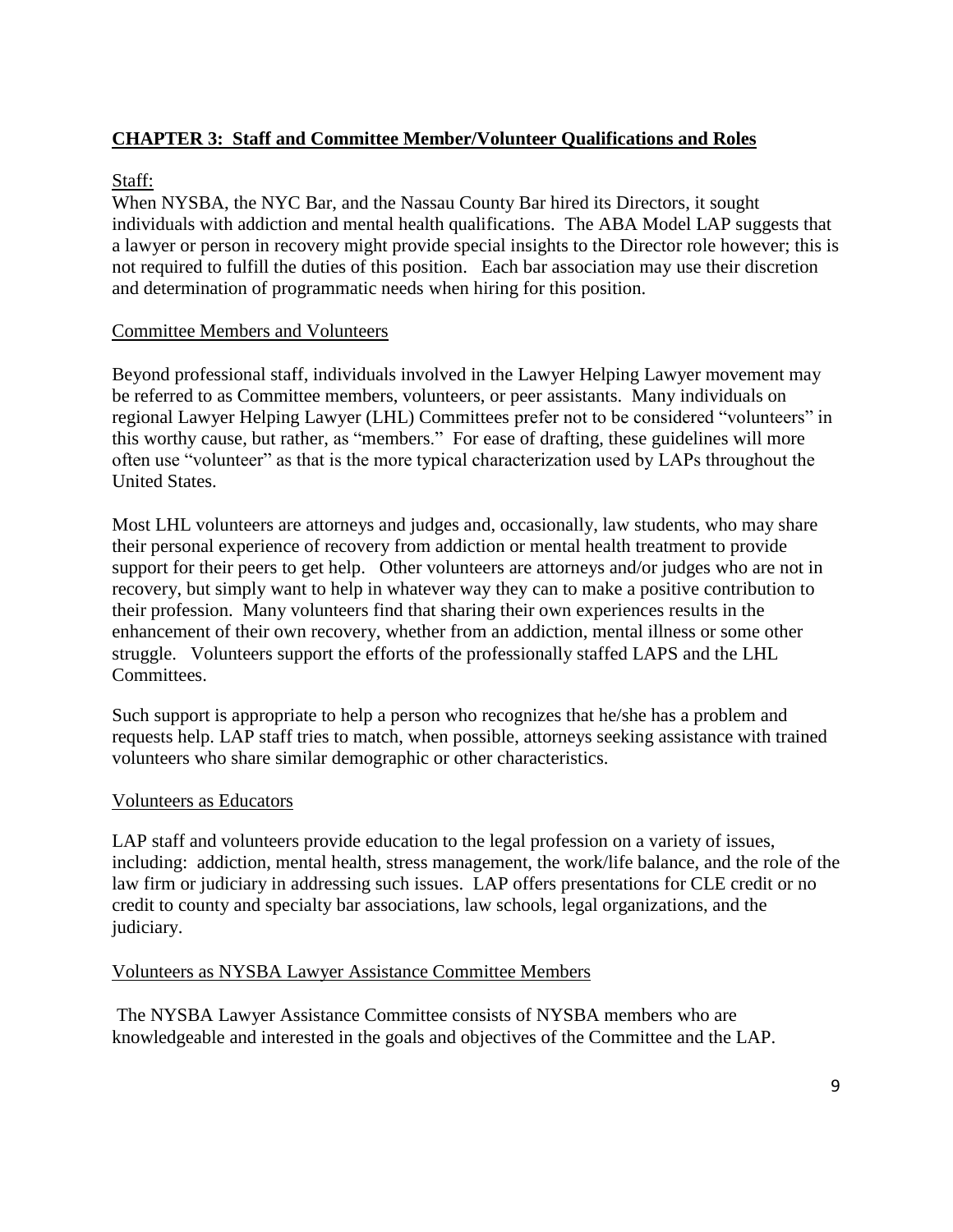The Committee makes recommendations regarding LAP policy and assists in implementing important aspects of the program throughout the state. Committee members assist in developing a state-wide network of trained volunteers and professionals who provide support to attorneys in need of assistance. The LAP can also address operational and marketing aspects of all LAP programs, and develop and participate in educational programs and CLE presentations. The NYSBA Lawyer Assistance Committee meets quarterly and organizes sporadic regional meetings.

#### Volunteers as a LAP Monitor

The Supreme Court's Appellate Divisions, the Committees on Character and Fitness, and the Commission on Judicial Conduct refer individuals to the LAPs with the understanding he/she will enter into a Monitoring Agreement with the LAP as part of an Order, Consent Decree or Consent Agreement with the discipline or bar admission body. The Monitor's primary role is to have regular contact with the monitored attorney, determine the person's compliance with the conditions of the Monitoring Agreement, and complete and submit a monthly progress report to the LAP Director. The Monitor is not a friend or sponsor and is not expected to ensure the person complies with the conditions. If the Monitor learns of a breach of any of the Monitoring Agreement requirements, the Monitor is expected to immediately report the breach to the LAP Director who will inform the appropriate disciplining or bar admission body. See Chapter 9 for more details.

#### Volunteer Training Required

NYSBA's LAP, NYC Bar's LAP, and the Nassau Bar's LAP offer volunteer training programs, so that LHL groups, the LAC and Monitors will understand the services to be provided.

What training topics include: applicable court rules and statutes, confidentiality, the disciplinary and bar admission processes, as well as information regarding the identification of addiction and mental health disorders-including suicide. In addition, there is training regarding appropriate boundaries for volunteers and monitors, specific protocols for drug testing, attendance at selfhelp groups, and treatment programs and/or professionals and the importance of ongoing communication with the LAP Directors.

Volunteers are expected:

- To fully understand the LAP, its protocols and guidelines.
- To acquire a foundation of knowledge regarding the philosophy and concepts which form the basis for peer assistance.
- To develop the capability for providing peer assistance to legal colleagues and their families.
- To be familiar with the signs and symptoms of addiction and mental health problems.
- To be familiar with a risk and harm assessment and reduction.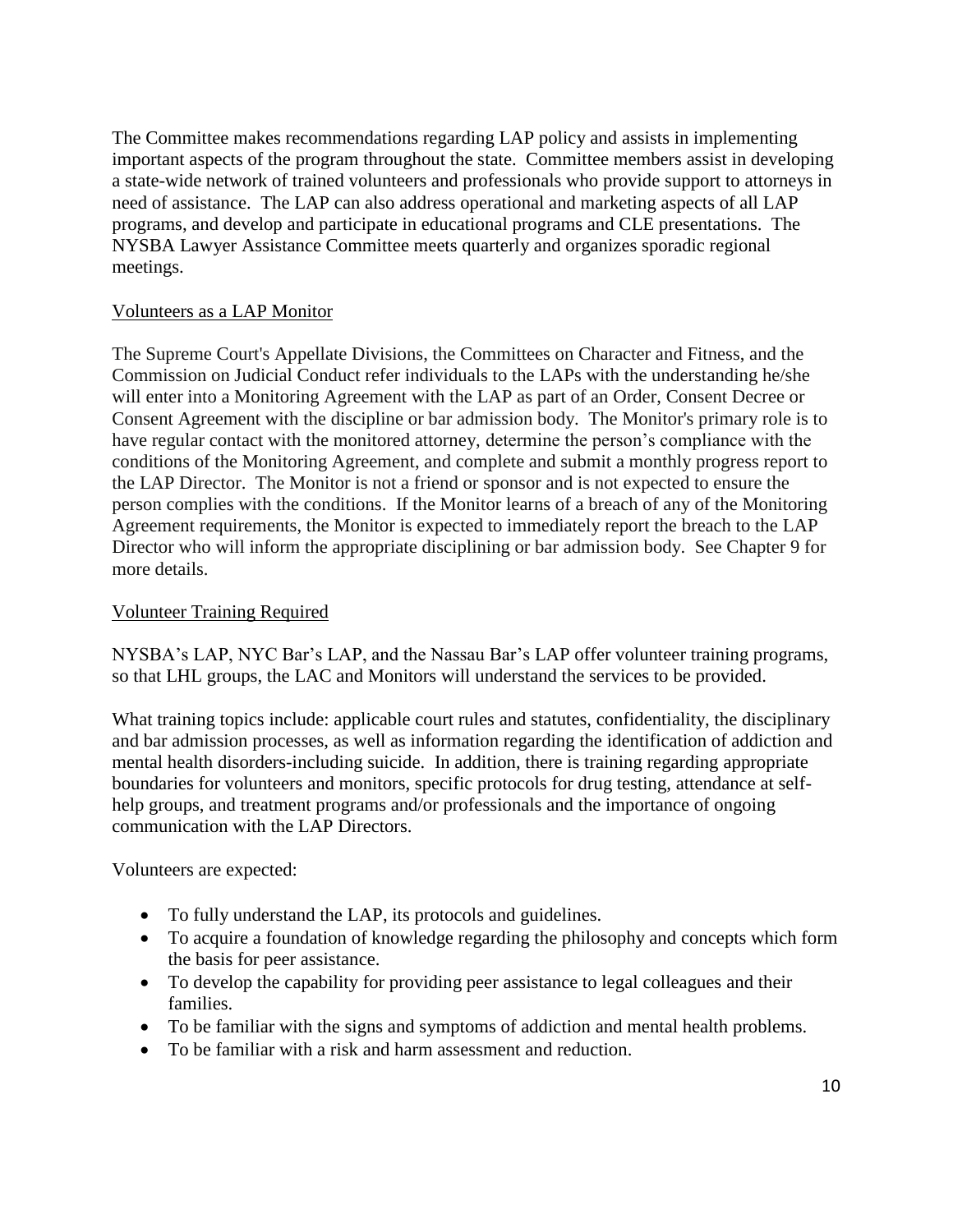#### Guidelines for Volunteers

Volunteers are expected to be aware of the following possible problem areas:

- Boundaries: Volunteers may get confused regarding the boundaries of being a volunteer as their relationship with a lawyer seeking assistance begins to develop. Lawyers seeking help may want to engage in other forms of relationships with their lawyer volunteer other than the LAP peer support role. This can cause confusion for lawyers seeking help who may need continuing assistance. In short, a LAP volunteer is a mentor and a support, *NOT* a friend and it is important to make that distinction.
- Confusion of Roles: Sometimes volunteers themselves are doing twelve step work as well as volunteering within the LAP. Volunteers need to be vigilant to keep the roles separate, as the programs are separate and not meant to be integrated.
- Feelings of Failure: Misplaced self-criticism and blame can occur when a conversation or intervention does not succeed, or when a peer assistance assignment does not work out as well as intended. LAP Volunteers are not responsible for the behaviors and choices of the attorney they are mentoring.
- De-focusing and Projection: Sometimes being overly involved in the lives and problems of others is a way of avoiding your own issues. This can result in placing your own values and beliefs about stability or recovery upon another person. It is important to be mindful of this.
- Burnout and Compassion Fatigue: Lethargy and/or disillusionment that can result from too much helping, or from having unrealistic expectations.

To maintain a healthy balance, volunteers may:

LAP strives to help each lawyer seeking assistance to make healthy decisions, which may result in increased stability, increased quality of life, and continued well-being. Trust your own thoughts and feelings about your LAP work, discuss them with other volunteers and LAP staff as a way to stay balanced and gain alternative perspectives. Remember, self-awareness is your greatest tool when assisting others. Be vigilant and comfortable with the differences between the LAP Volunteer Assistance role and the role of the twelve step sponsor or someone doing twelve step work within a recovery environment.

A volunteer should never accept a LAP assignment that he or she is not comfortable with, or with an individual they are in a personal relationship with, or have a current legal case involving the lawyer who is seeking assistance. If any of these circumstances arise, the volunteer must immediately bring the matter to the attention of the LAP Director.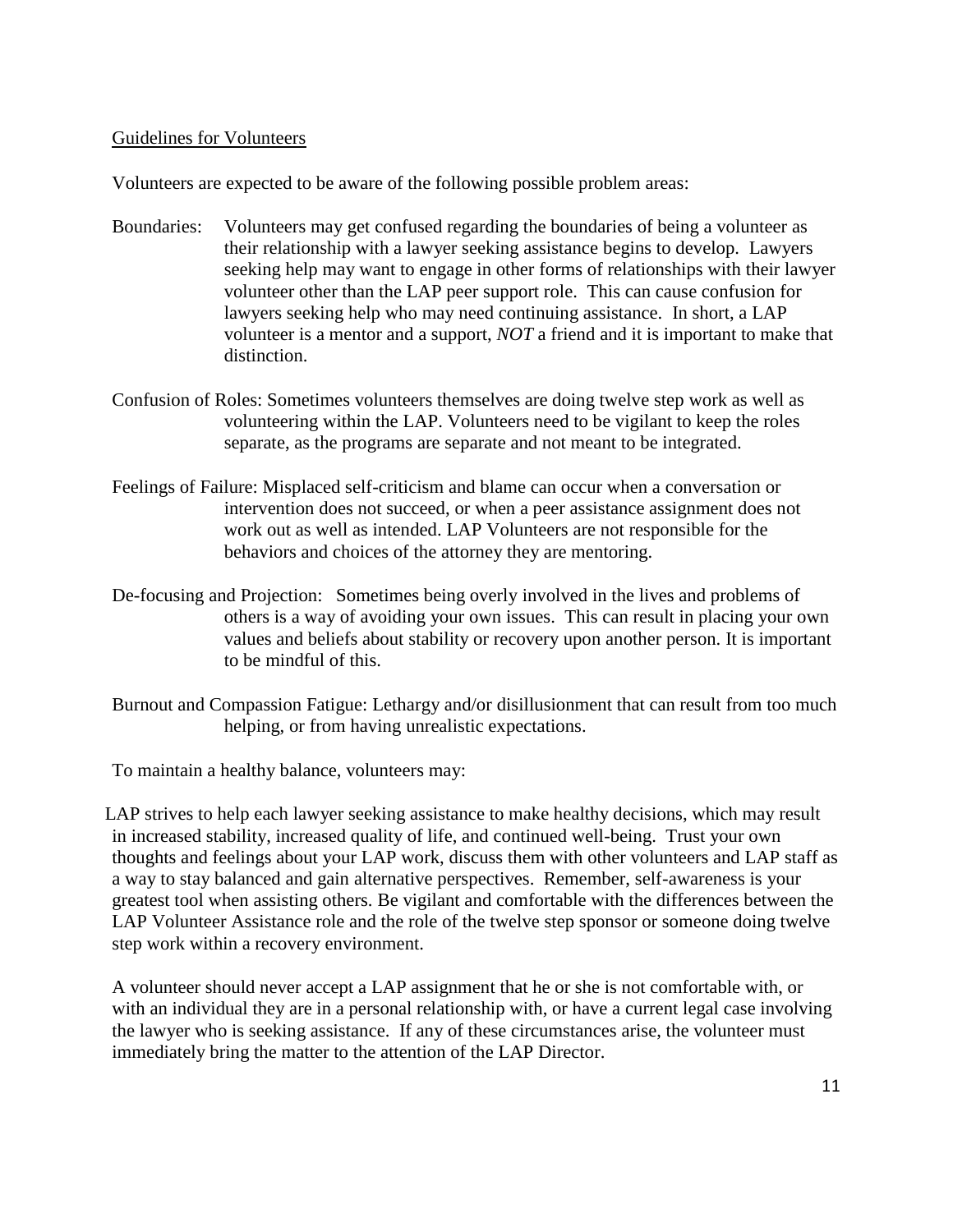The effectiveness of any volunteer work for LAP is never to be gauged by whether a particular peer consultation or critical conversation results in the lawyer in need of assistance obtaining an assessment, entering treatment, "getting or staying clean and sober," or otherwise stabilizing. Volunteer work is deemed to be effective whenever a lawyer in need of assistance has been shown, through the caring, personal concern of a LAP volunteer, family member or colleague, that they are never alone in combating an illness or trouble in their life. Even in the case where assistance is rejected outright by the lawyer in need of assistance, the most frequent result is that a "seed" of hope for not having to do it alone has been "planted"; that person may later seek help through LAP or through some alternative resource.

Furthermore, the assistance LAP provides to the family members and colleagues of an attorney is deemed to have been successful even if LAP efforts have merely instilled some confidence in those concerned individuals, and illustrated they have made their best efforts to do what they could to help themselves and/or the troubled attorney.

# AA Sponsorship and LAP Volunteer Services: What are the differences?

# **The AA Sponsor**

The role of the AA sponsor is to pass on the program of Alcoholics Anonymous, which they have personally experienced, by following the guidance found in the book, ALCOHOLICS ANONYMOUS: The Story of How Many Thousands of Men and Women Have Recovered from Alcoholism (generally known as The Big Book.) They follow the ideas, techniques, methods and suggestions that are those of Alcoholics Anonymous. In AA, it is up to the newcomer to seek a sponsor.

A sponsor is someone whose quality of recovery is appealing and who a newcomer may want to emulate.

How does an AA sponsor present the AA plan to a newcomer?

- Qualifies him/herself as an alcoholic who has found happiness, contentment, and peace of mind through AA.
- Tells his/her personal story.
- Inspires confidence in AA and the application of AA principles.
- Explains the necessity of reading *The Big Book*.
- Introduces belief in a Higher Power, described as being a force greater than oneself.
- Listens to the newcomer's story.
- Takes the newcomer to meetings and allows him/her to choose a group to join.
- If appropriate, explains AA to the newcomer's family. (*Snyder, Clarence, AA Sponsorship Pamphlet (1944))*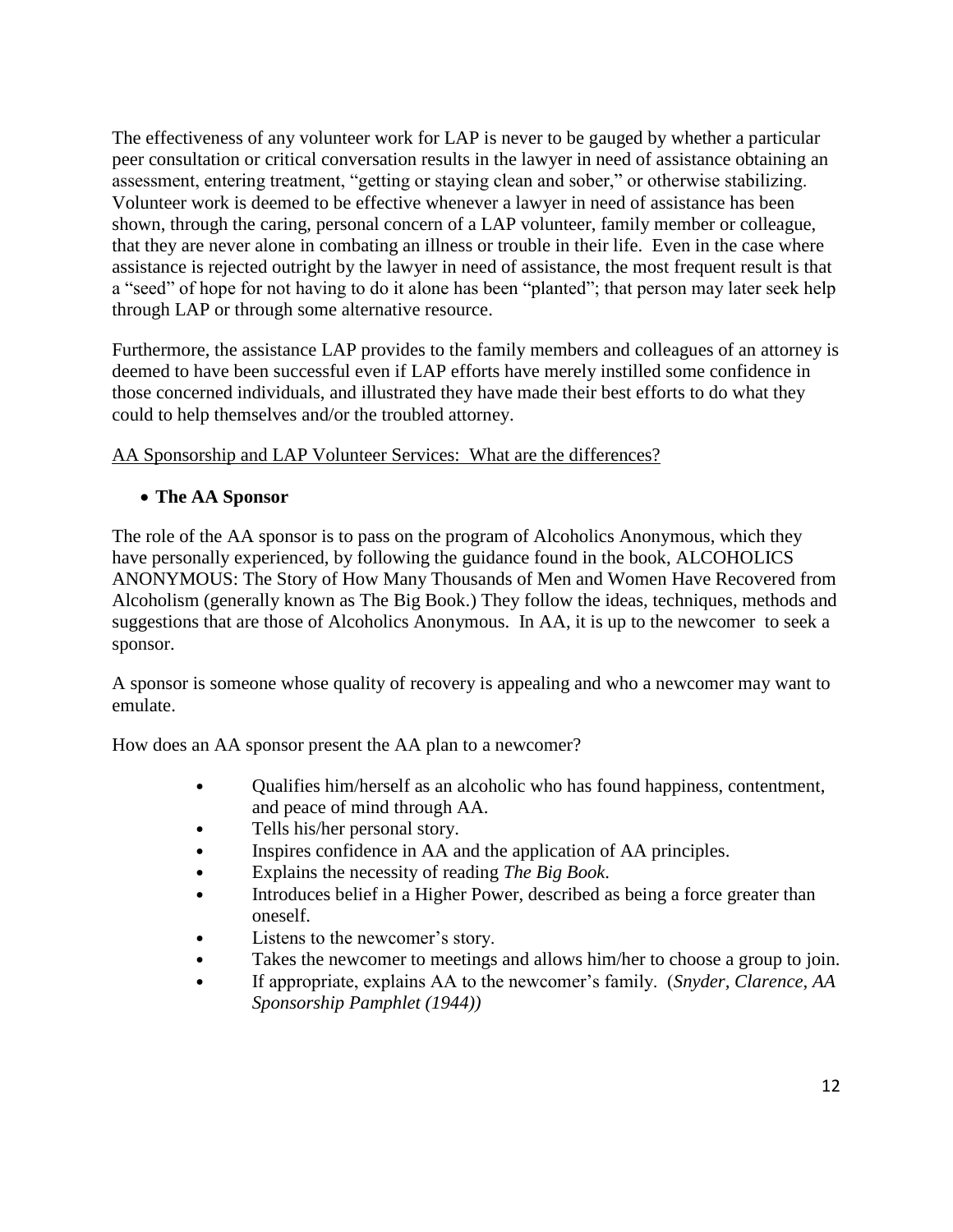## **The LAP Volunteer**

LAP recognizes that a wide range of concerns can detrimentally influence a lawyer's performance. These may include problems with alcohol and or drugs, physical illness, emotional problems, grief, lack of career success, personal/professional life balance, or caregiving. A volunteer's primary goal is to provide support-which varies from person-to-person. LAP staff is always available to facilitate the peer support relationship and assist/support the volunteer.

The role of the substance abuse volunteer and that of the mental health volunteer are likely to differ. Those who are providing support to an attorney who is entering recovery or in need of additional care in the midst of recovery may accompany said individual to AA meetings, suggest readings and other recovery tools. Those providing assistance to the attorney who is struggling with depression or other mood issues may encourage the person in need to engage in, or accompany them to, activities that promote socialization and community reintegration. Also recommended is encouraging them to discuss their feelings and thoughts with their clinician and/or prescriber. Individual cases can be discussed with LAP for guidance.

## **Volunteer Process and Tips:**

- When LAP staff receives the initial call from an attorney seeking assistance, the staff person will do an assessment of issues presented and a risk assessment for harm to the individual or others, and explore legal problems and/or disciplinary problems. The LAP staff will make referrals to volunteers, along with recommendations.
- The LAP volunteer calls the lawyer in need of assistance. When leaving a voicemail, the volunteer identifies him or herself by name with a message they are returning a call. For purposes of confidentiality, the volunteer should not state on voicemail that he/she is a LAP volunteer. Inform the lawyer in need of assistance why you are contacting them and remind them of the privileged confidentiality of all LAP communications. Do not disclose the source of the referral unless you have permission to do so. Emphasize that your only purpose is to be of assistance to them.
- LAP volunteers may communicate with lawyers in need of n to offer support, guidance and resources. The program recommends that volunteers meet in a safe environment such as the LAP office or a public setting (restaurant, library, etc.) Volunteers are discouraged from going to the home of the lawyer needing assistance, or to an isolated area where safety cannot be insured. Volunteer safety is given equal weight within the program to client safety. Always keep the LAP office appraised of the outcome of your contacts.
- When engaging a lawyer in need, focus on what the lawyer sees as the problem and what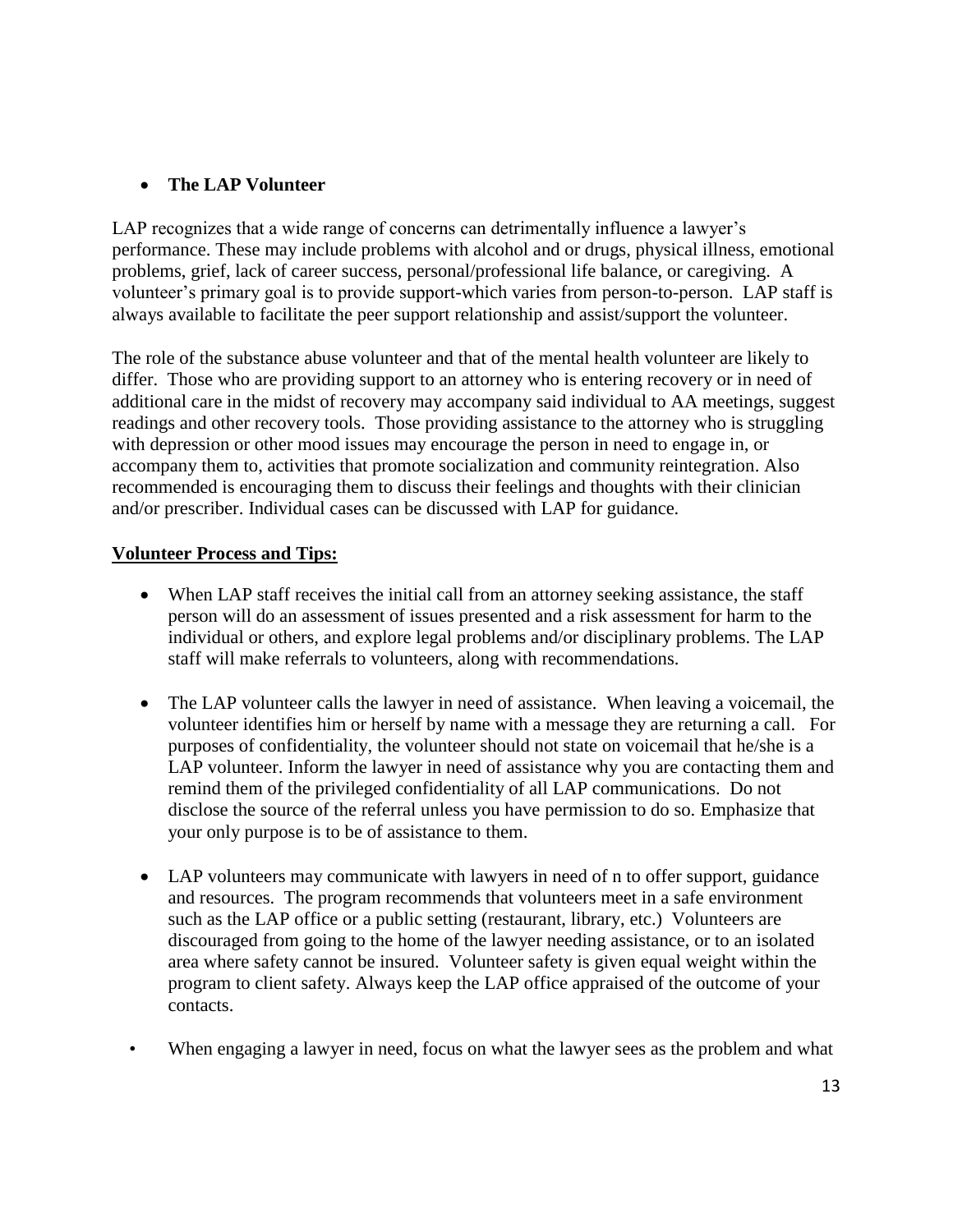they would like to change. Actively listen and share your own experience (if/when appropriate), along with strength and hope. If you believe your objectivity is lost, or the experience is too draining, contact the LAP office for assistance.

- Avoid discussions pertaining to diagnoses and if this does arises, remind the person in need that you are not a diagnostic professional. Instead, offer a specific solution such as: being assessed by a treatment professional, attending a meeting, seeing a primary care physician, or changing a behavior.
- Be consistent. Always follow through with resources you offer or meetings you agree to attend. Do not make promises you cannot fulfill.
- LAP volunteers do not engage in romantic and/or sexual relationships with lawyers in need of assistance.
- LAP volunteers do not engage in business relationships with lawyers in need of assistance.
- The LAP volunteer **always** notifies and consults with the LAP Director for (but not limited to) the following situation: when the lawyer in need of assistance is a danger to self or others (suicidal, homicidal) or exhibits difficult or problematic behaviors. Also, the volunteer should consult with the LAP Director when the lawyer's problems are outside the scope of the volunteer's training or comfort level; when there is a conflict of interest with the lawyer; or when a critical conversation/ intervention is requested or recommended.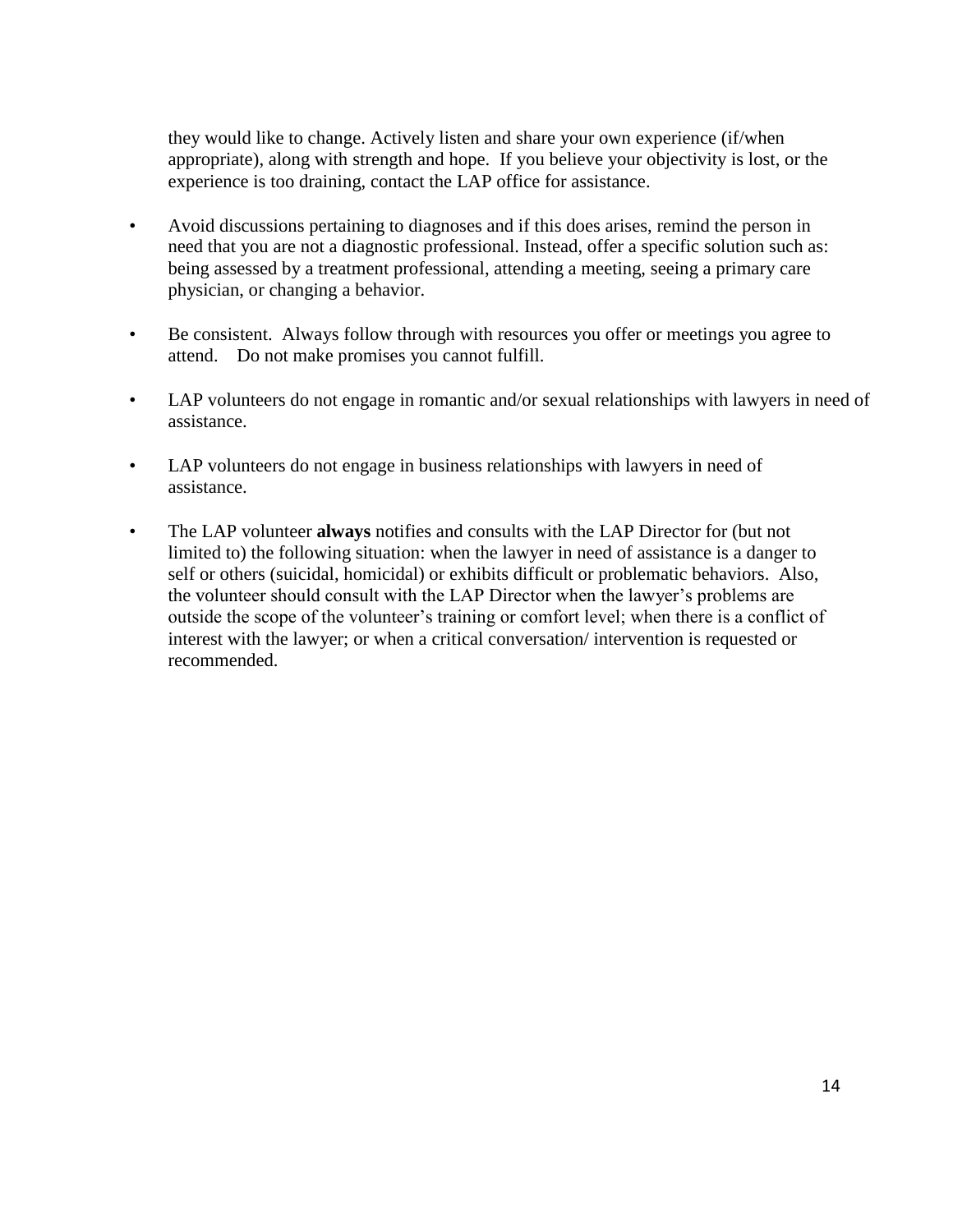# **CHAPTER 4: LAP SERVICES**

LAP referrals come from such sources as:

- Self-referrals, family and colleague referrals through a toll-free phone line, the LAP business line, the website or through LAP Volunteers.
- Formal referrals from the Committees on Character and Fitness or the Disciplinary Committees of the four departments.
- Attorneys representing bar applicants or attorneys in character and fitness or disciplinary matters.
- Judges concerned about an attorney appearing before them or another judge.
- Treatment professionals and treatment programs seeking additional support for lawyers in their care.

LAP services are provided by LAP staff and trained volunteers. Services include:

Consultation and Assessment: Consultation and assessment by LAP staff to determine the nature and severity of the presenting problem(s).

Short Term Supportive Counseling: LAP staff may provide support and guidance that bridge between the initial call and meeting with a treatment provider. The LAP staff may help identify affordable treatment options, discuss payment options, and other logistical issues.

Information and Referrals:LAP provides information on substance abuse issues, mental health problems and other social problems that may impact functioning in an attorney's personal and professional life. Referral options and recommendations are discussed with clients regarding appropriate treatment practitioners and organizations and self-help groups.

Volunteer Assistance: LAP staff attempt to match clients with trained volunteers who share similar demographic or other characteristics. These LAP volunteers provide confidential peer support to clients who identify a problem and request to meet with a colleague who has successfully managed a similar problem and can offer support and guidance. Peer assistance is also available to colleagues and family members.

Interventions/Critical Conversations:This group process is initiated by family, friends or colleagues with the objective of reaching out to their colleague or loved one. The goal is to express current, objective concerns and encourage the person to seek an assessment or other form of help. LAP has a well-defined protocol for participating in these critical conversations, which are conducted with clinical oversight from the LAP Director.

Educational Presentations: LAP staff and volunteers provide education to the legal profession on issues of addiction, mental health, work/life balance and a variety of other topics. The program does presentations for CLE credit or no credit to county bar associations, law schools, legal organizations, and the judiciary at conferences and other venues.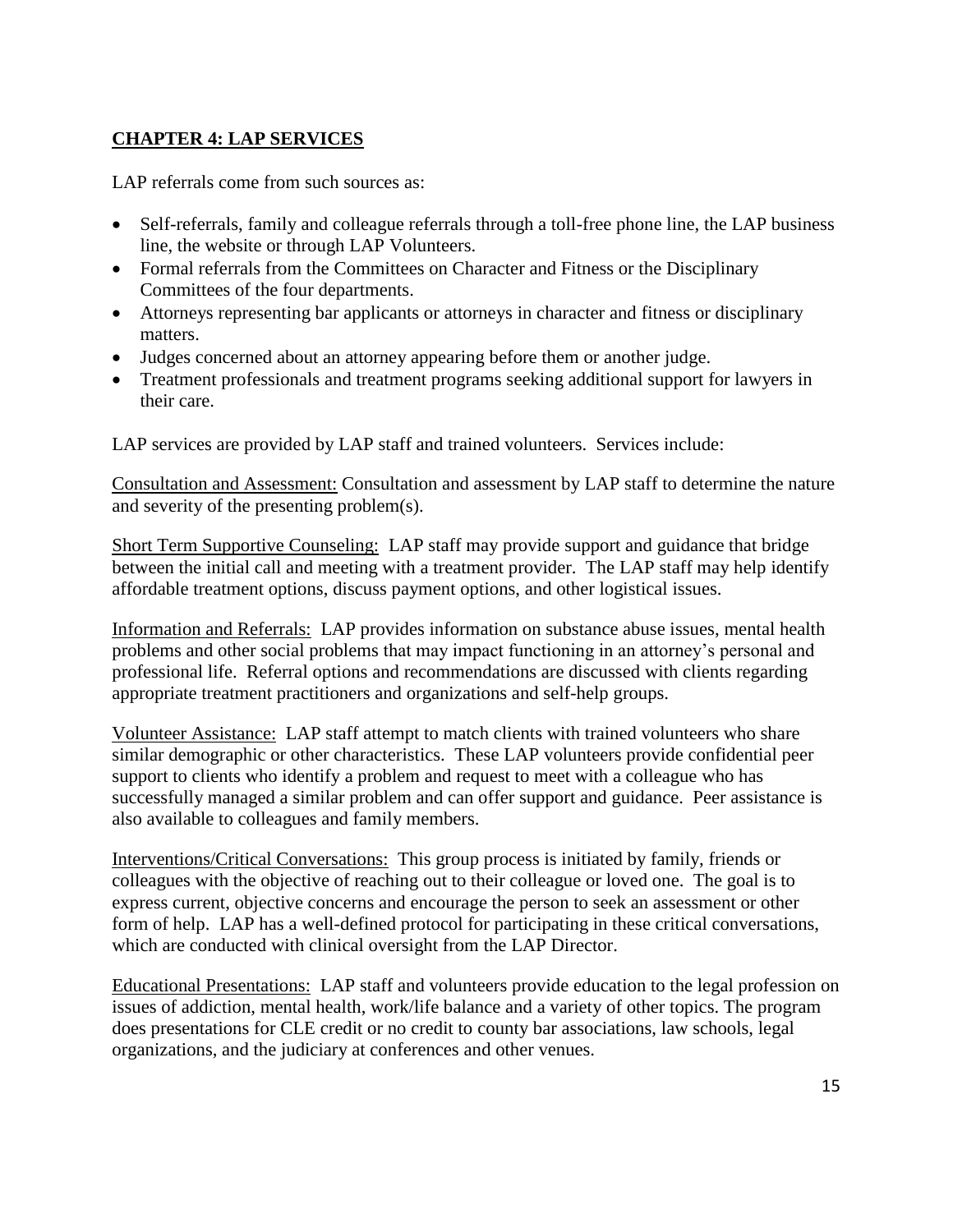Initial, Direct Calls to LAP Volunteers: LAP Volunteers are to report to the LAP Director all calls received directly from attorneys, judges or family members seeking LAP help. Volunteers may handle these calls themselves, as appropriate, providing peer assistance, or the LAP Director may assign these matters to other volunteers.

Interventions/Critical Conversations**:** The LAP Director will determine whether the LAP will participate in the intervention or refer it to another resource. If LAP is considered appropriate and available to coordinate the intervention, the LAP Director serves as the chairperson for the intervention or consults with an appropriate LAP intervener who agrees to coordinate the intervention process. Interveners are matched for effectiveness and similar demographic characteristics. An effort is made to have experienced interveners work with those who are less experienced, to provide a learning environment for our newer volunteers.

Reports: The leader of each intervention team should maintain informal contact with the LAP Director regarding any need for additional help or consultation, the progress of the intervention preparations, in general, and assessment/treatment referrals for the family/colleagues or person of concern.

Follow-up: The LAP Director will be available to all clients, when appropriate, following an intervention. LAP will offer services to the person of concern or LAP may continue to work with the family and/or colleagues.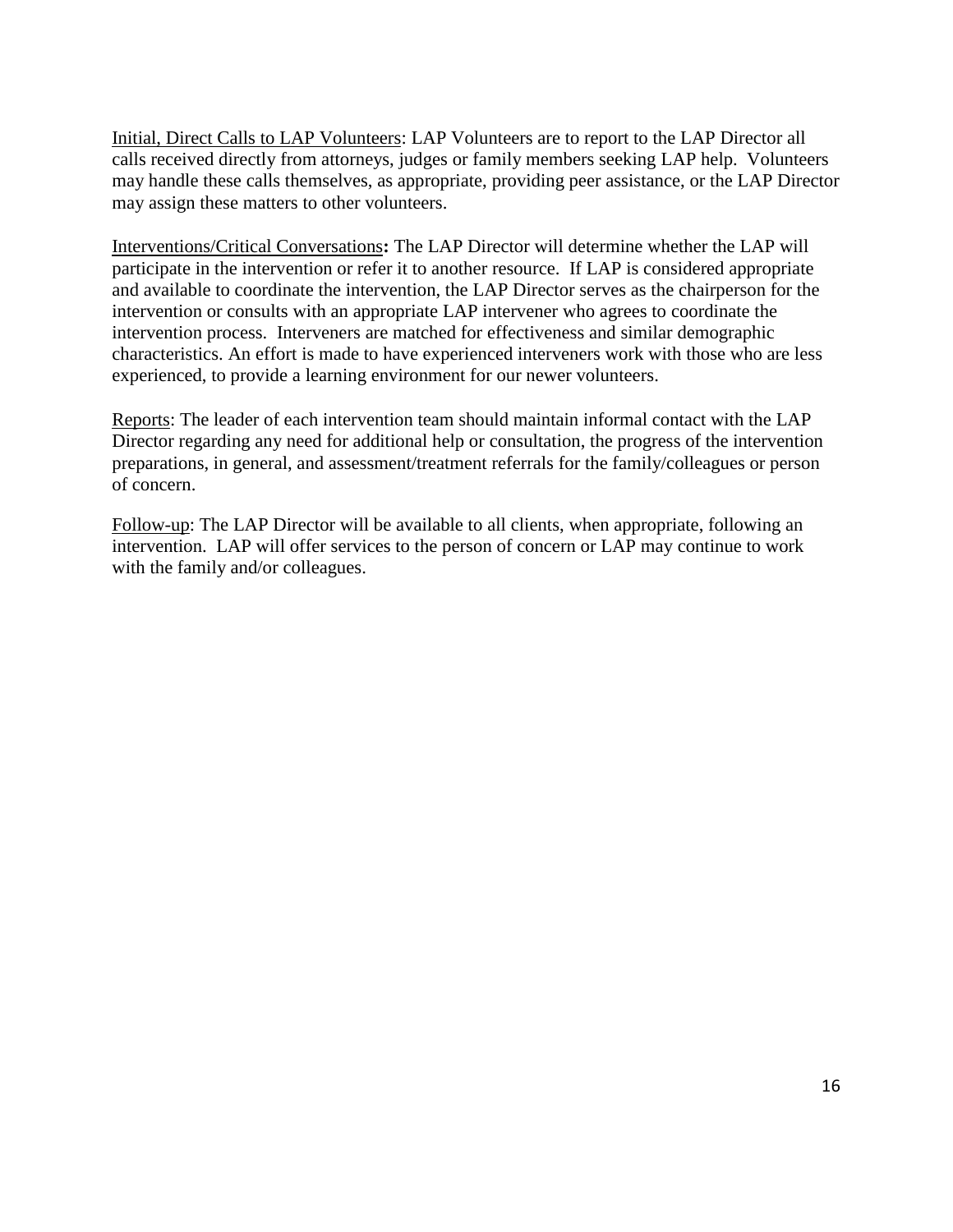# **CHAPTER 5: Confidentiality, HIPAA, and Subpoenas**

This chapter will address what records, if any, that LAP committees should keep, what information LAP volunteers should share with others, and confidentiality or immunity protections there are for LAP volunteers.

The New York [Judiciary Law -](file:///C:/Users/lmcmahon/Desktop/Judiciary%20Law%20499.pdf) Section 499

1. **Confidential information privileged**. The confidential relations and communications between a member or authorized agent of a lawyer assistance committee sponsored by a state or local bar association and any person, firm or corporation communicating with such committee, its members or authorized agents shall be deemed to be privileged on the same basis as those provided by law between attorney and client. Such privilege may be waived only by the person, firm or corporation, which has furnished information to the committee.

2.**Immunity from liability**. Any person, firm or corporation in good faith providing information to, or in any other way participating in the affairs of, any of the committees referred to in subdivision one of this section shall be immune from civil liability that might otherwise result by reason of such conduct. For the purpose of any proceeding, the good faith of any such person, firm or corporation shall be presumed. (Added L. 1993, c. 327, §1)

#### Confidentiality of LAP Communications: Immunity in the course of official duties

All communications with an assistance committee, LAP staff, or volunteer, and all records of LAP assistance to a person are to be kept confidential and shall not be disclosed, except:

- With the consent of the person provided assistance.
- When required as a condition for monitoring.
- In circumstances where the client may be suicidal or homicidal. This may also result in a NYS Safe Act report.
- If the client discloses information pertaining to the abuse or potential abuse of a child.
- When reporting is mandated by other law.

LAP communications are privileged and the program has immunity according to Judiciary Law §499, noted above.

LAP keeps no long-term records on individuals seeking assistance, although demographic data is collected, which remains anonymous. LAP volunteers are asked to keep track of the number of contacts and time spent in delivering services to clients.

#### LAP Resources:

LAP maintains a list of LHL Committees that includes contact information for LAP volunteers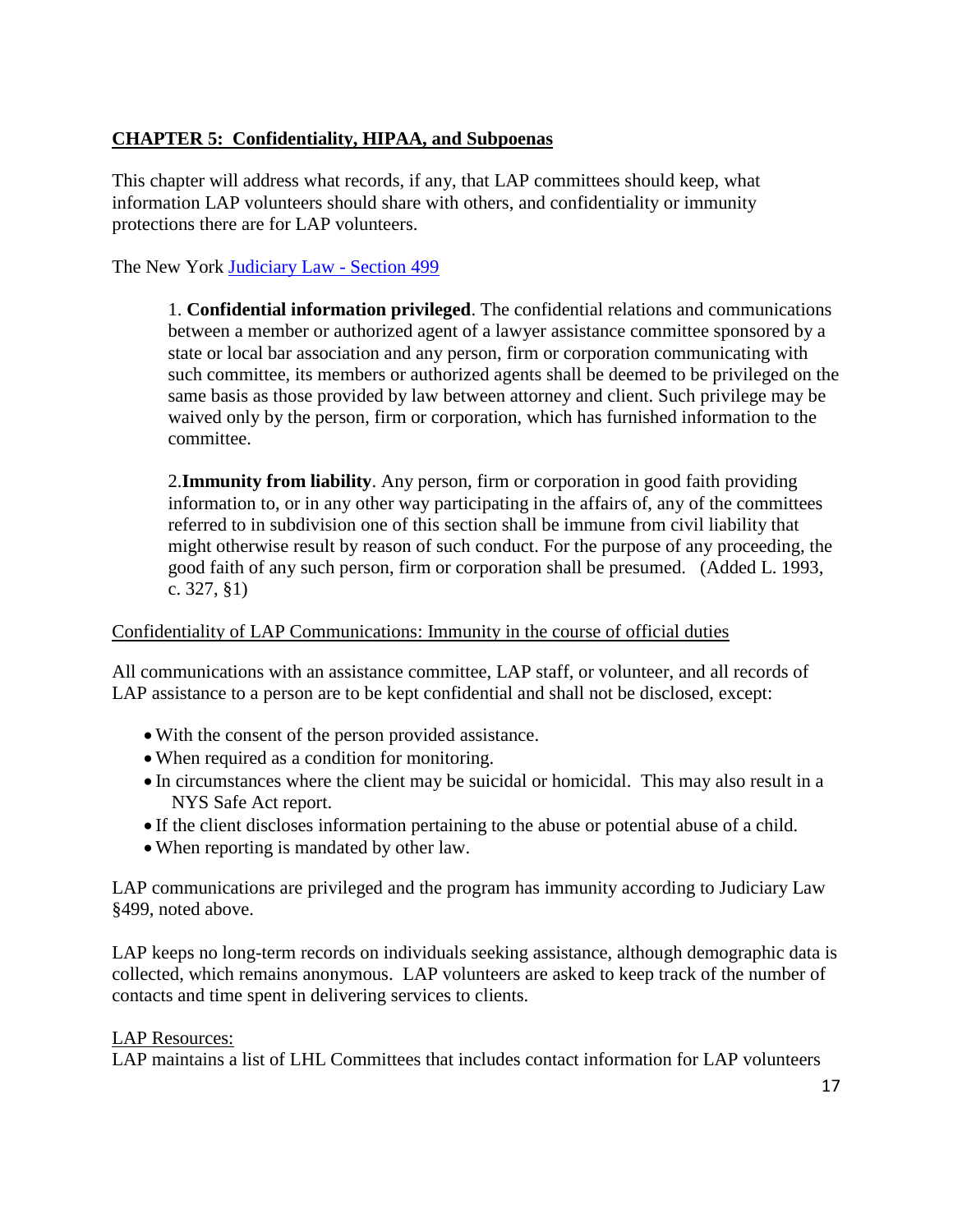and committee members. In addition, LAP compiles information regarding treatment resources, representatives of bar associations and legal organizations. This information is not shared within the LAP, NYSBA or with any other organization.

#### **Internal Process:**

Office Calls and Helpline Calls: The NYSBA LAP Director responds to calls received through the office line or helpline Monday through Friday from 8:00 am through 4:00 pm. Messages and emails are also monitoring on weekends and holidays.

The NYC Bar and the Nassau County Bar LAP Directors provide 24/7 helplines.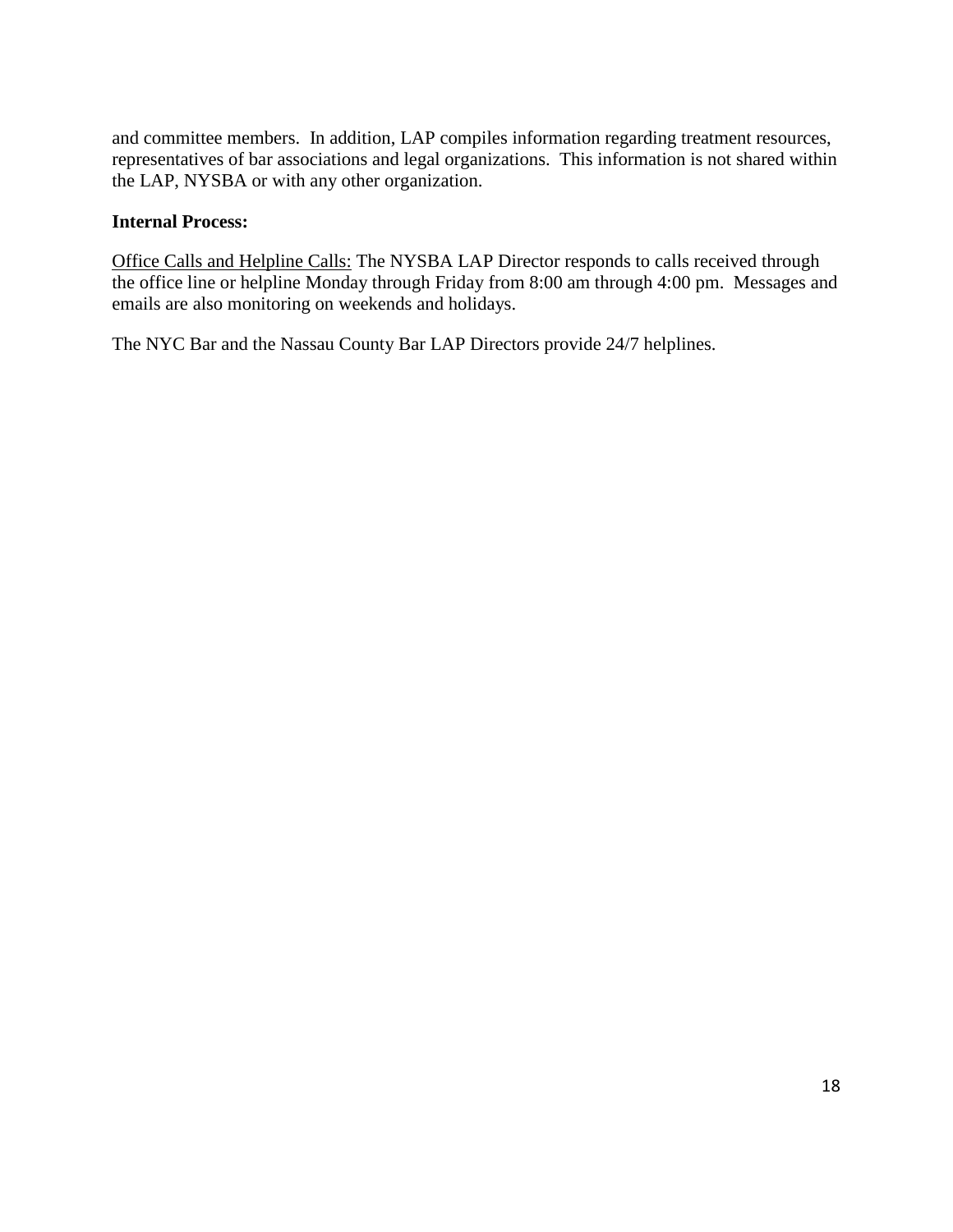## **CHAPTER 6: Law Firm Model Policy regarding LAP Matters**

In 2010, the New York State Bar Association House of Delegates adopted a resolution regarding addressing the issue of impairment among legal professionals, as follows:

WHEREAS, the New York State Bar Association is committed to assisting persons in the legal profession who are dealing with impairment issues that affect job performance; and

WHEREAS, practice management studies have demonstrated that early intervention and treatment of law firm or legal department professionals can assist a firm or department to avoid negative consequences that can result from a failure to deal with impairment and to protect the interests of the clients; and

WHEREAS, the New York State Bar Association's Lawyer Assistance Committee has developed a "Model Policy for Law Firms/Legal Departments Addressing Impairment" ("Model Policy") to assist law firms and legal departments in addressing impairment issues;

#### NOW, THEREFORE, IT IS

RESOLVED, that the New York State Bar Association encourages law firms and legal departments to develop appropriate policies, tailored to their own needs and purposes and the needs and interests of the clients, to address impairment issues; and it is further

RESOLVED, that the Association hereby approves the Model Policy as a voluntary guide for law firms and legal departments to use in developing their own specific policies for legal professionals, and to encourage development of policies with respect to other employees; and it is further

RESOLVED, that the officers of the Association and the Lawyer Assistance Committee are hereby authorized to distribute and promote the Model Policy and to take such other and further action as they may deem appropriate to implement this resolution.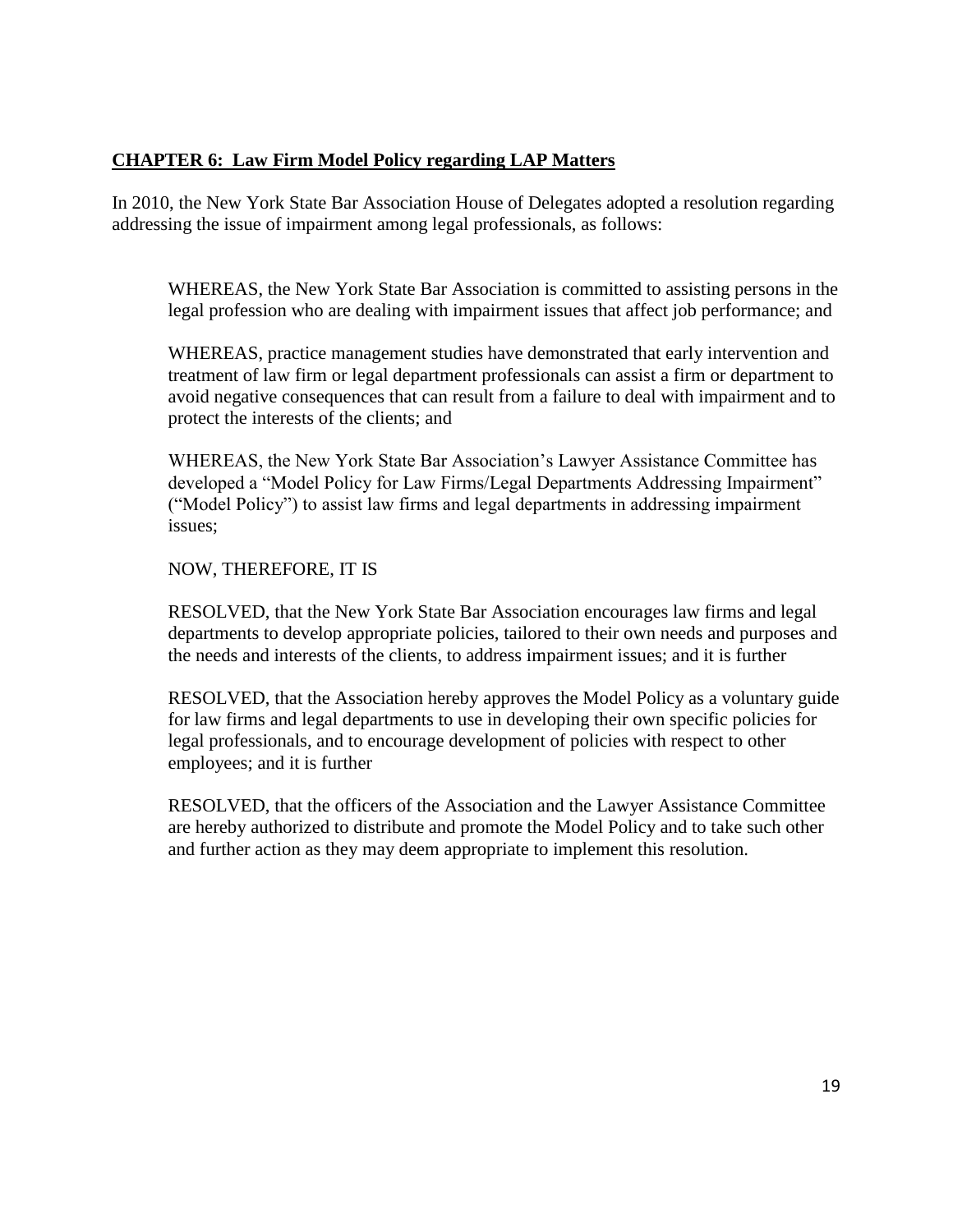## **CHAPTER 7: Diversion and Monitoring**

In December 2015, then Chief Judge Jonathan Lippman announced the adoption by the four Departments of the New York State Supreme Court, Appellate Division, of new uniform statewide rules to govern New York's attorney disciplinary process, to take effect in 2016. The new rules, which provide for a harmonized approach to the investigation, adjudication and postproceeding administration of attorney disciplinary matters were approved following public comment and upon recommendation of the Administrative Board of the Courts. They are promulgated as Part 1240 of the Rules of the Appellate Division (22 NYCRR Part 1240).

Pertinent to the discussion on diversion and monitoring is the following subsection:

## §1240.11 Diversion to a Monitoring Program

"(a) When in defense or as a mitigating factor in an investigation or formal disciplinary charges, the respondent raises a claim of impairment based on alcohol or substance abuse, or other mental or physical health issues, the Court, upon application of any person or on its own motion, may stay the investigation or proceeding and direct the respondent to complete an appropriate treatment and monitoring program approved by the Court. In making such a determination, the Court shall consider:

(1) the nature of the alleged misconduct;

(2) whether the alleged misconduct occurred during a time period when the respondent suffered from the claimed impairment; and

(3) whether diverting the respondent to a monitoring program is in the public interest.

(b) Upon submission of written proof of successful completion of the monitoring program, the Court may direct the discontinuance or resumption of the investigation, charges or proceeding, or take other appropriate action. In the event the respondent fails to comply with the terms of a Court-ordered monitoring program, or the respondent commits additional misconduct during the pendency of the investigation or proceeding, the Court may, after affording the parties an opportunity to be heard, rescind the order of diversion and direct resumption of the disciplinary charges or investigation.

(c) All aspects of a diversion application or a respondent's participation in a monitoring program pursuant to this rule and any records related thereto are confidential or privileged pursuant to Judiciary Law §§90(10) and 499.

(d) Any costs associated with a respondent's participation in a monitoring program pursuant to this section shall be the responsibility of the respondent."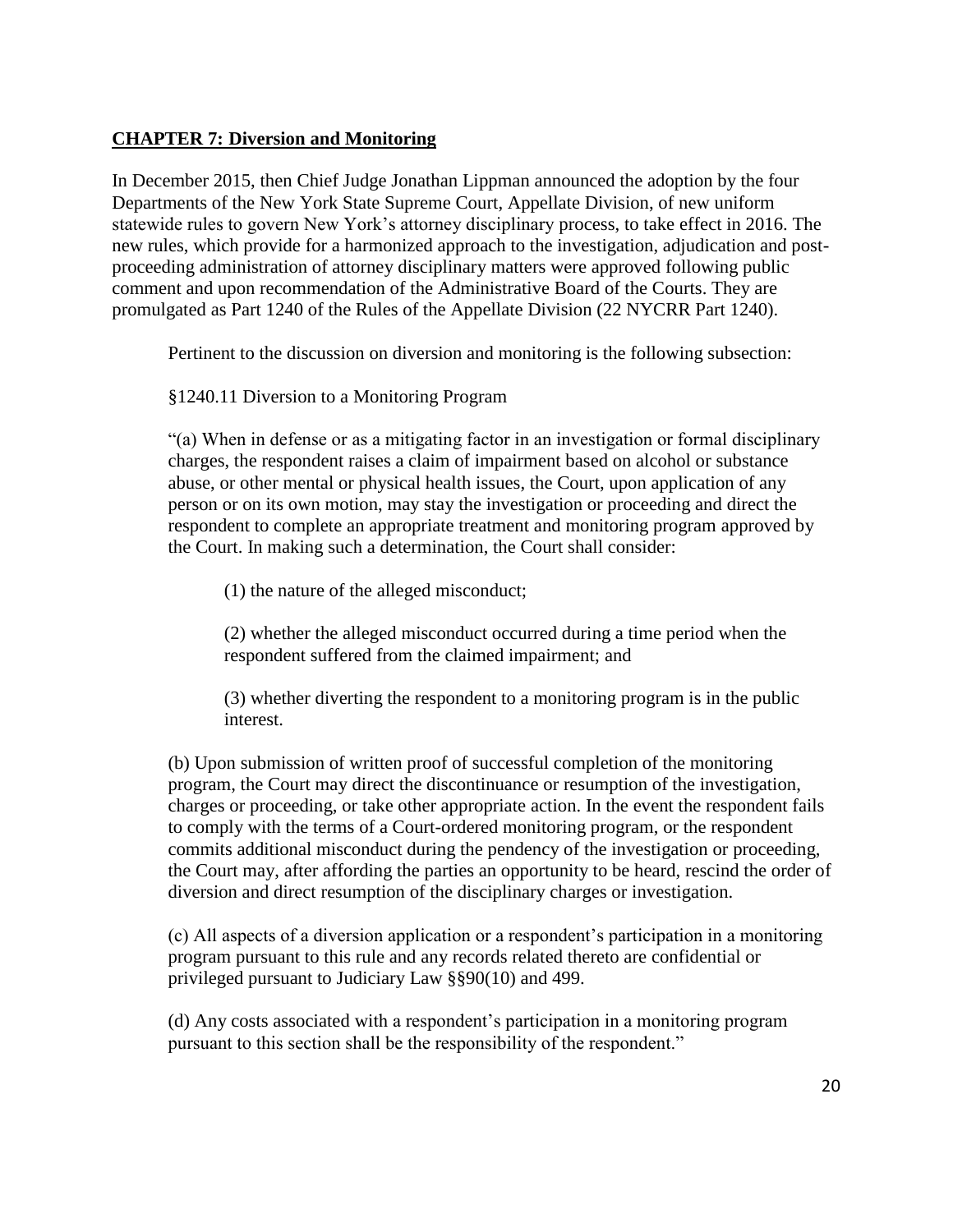#### Monitoring as part of LAP:

LAP works with trained volunteers to monitor these agreements, and thereby advance not only the system of discipline in our profession, but also help individuals find recovery. To apply to become a LAP Monitor, contact the LAP Director in your area. LAP and LHL Committee members/volunteers may be trained as Monitors if they desire to do so, however, it is not a requirement.

For those who are interested in performing the monitoring function as contemplated in the Diversion rules, know that participation in Monitor Training is a minimum requirement to serve in this capacity. Monitors serve a specialized role as they report progress of the attorney who has agreed to have information released to others regarding their rehabilitation. Monitors need to be willing to reveal noncompliance, as well as compliance, as monitored attorneys are often under strict provisions to achieve reinstatement, maintain or obtain their license to practice law.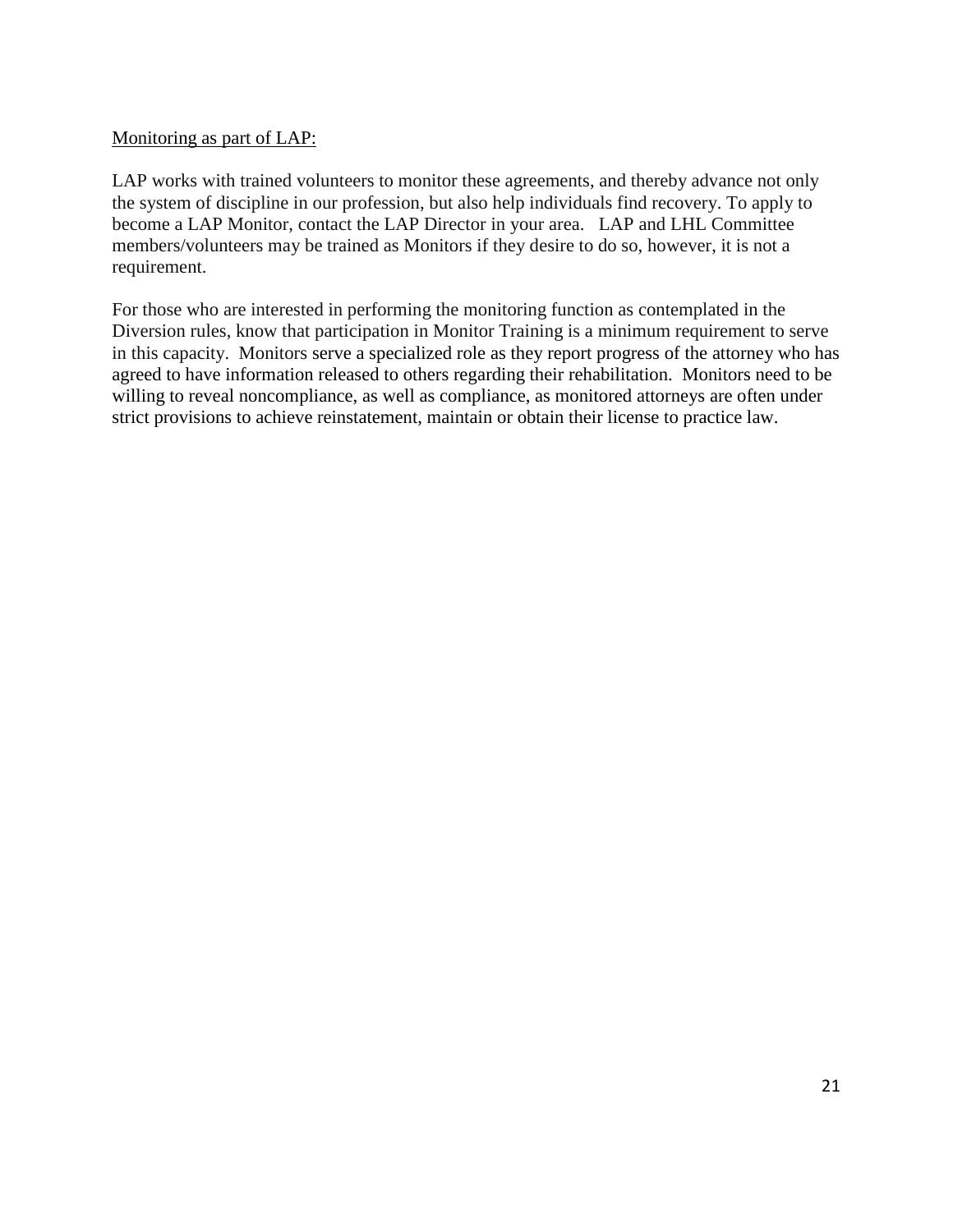## **CHAPTER 8: History of Lawyer Assistance in New York State**

Adapted from "Going Up River: Lawyer Discipline, Lawyer Assistance and the Legal Profession's Response to Lawyer Alcoholism" by Barbara F. Smith, then NYLAT Director; published in NYSBA *Government, Law and Policy Journal* Fall 2010 Vol. 12 No. 2; Note, NYLAT was not funded in 2011, and it closed. This article's references to NYLAT as an ongoing program were accurate at the time written; certain amendments have been made to reflect circumstances as of 2016.

The history of the lawyer assistance movement necessarily is linked to the creation and expansion of the Alcoholics Anonymous movement in the United States. Alcoholics Anonymous— "AA"—as it is known, began in 1935 in Ohio, with the meeting of two alcoholics – Bill W. and Doctor Bob S. Dr. Bob, responding to Bill's concept that "alcoholism was a malady of mind, emotions and body," had not known alcoholism to be a disease, but responding to Bill's ideas, he pursued sobriety. By 1939, the three founding groups, in Akron, Cleveland and New York, had approximately 100 sober alcoholic members.

In 1939, the basic textbook, *Alcoholics Anonymous*, commonly referred to as the "Big Book," was published, explaining AA's philosophy and methods, the core of which was the now wellknown Twelve Steps of recovery. Thanks to the circulation of the Big Book, publication of articles about AA, and the proliferation of AA groups, by 1950, 100,000 recovered alcoholics could be found. Seventy-five years after AA's founding, in 2010, the AA General Services Office reports more than 1.2 million AA members in the United States, participating in more than 56,000 groups; and, worldwide membership totaling more than 2.1 million, in more than 115,000 groups. By sharing their "experience, strength and hope," this fellowship of individuals has as its primary purpose "to stay sober and help other alcoholics achieve sobriety."

The early history of "lawyer assistance" in the United States is largely the story of individual attorneys, themselves in recovery, who brought the message to other lawyers needing help. These charismatic leaders played a vital role in the founding of Lawyer Helping Lawyer Committees, which first developed in New York State's metropolitan areas where sufficient lawyers in recovery supported their founding. By 1976, New York and Canadian attorneys in recovery met in Niagara Falls, Canada at an event that has since become known as International Lawyers in Alcoholics Anonymous (ILAA); they continue to hold annual meetings throughout the U.S. and Canada. In 1978, Ray O'K, an attorney from Westchester County, was appointed by the NYSBA as Chair of a Special Committee created to address the problem of lawyer alcoholism and drug abuse. He wrote to the president of the sixty-two county bar associations to form local Lawyer Helping Lawyer Committees.

In the late 1980's, as the Special Committee's visibility increased, and the numbers of lawyers seeking assistance continued to grow, the Committee petitioned NYSBA to hire an individual to direct the program and provide initial assessments and referrals for treatment. Ray Lopez, the first NYSBA Lawyer Assistance Program Director, came on board in 1990, and a major early success for the Program and Committee was the enactment of section 499 of the Judiciary Law, which grants confidentiality to communications between Lawyer Assistance Committee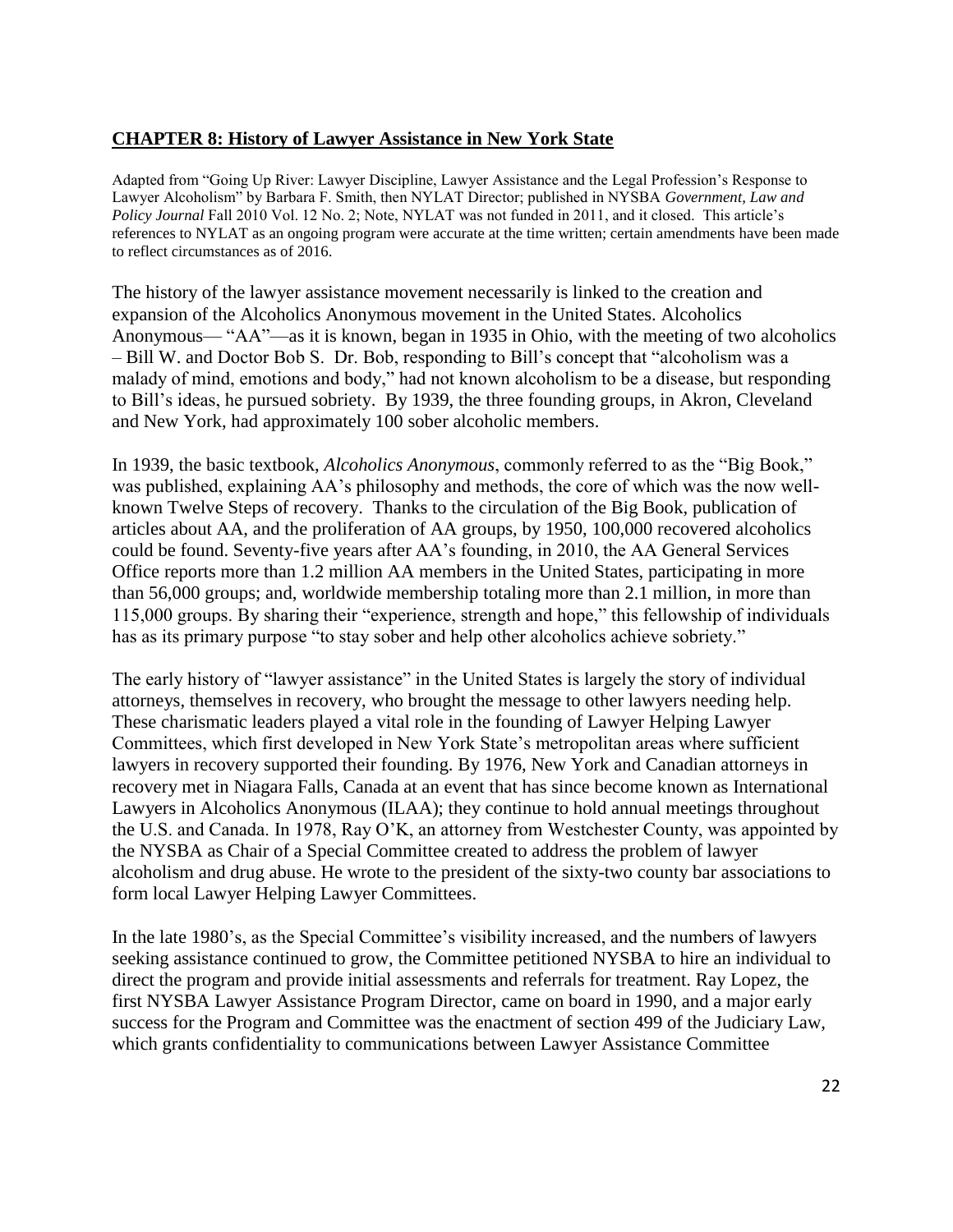members or its agents and lawyers or other persons. In 1999, the Association of the Bar of the City of New York created its own Lawyer Assistance Program and hired Eileen Travis as its Director. The Nassau County Bar Association has had part-time LAP Directors for the last two decades;(name of first director should be included and next was Kathy Devine, prior to Peter) in  $2010*$  the Director was Peter Schweitzer (succeeded by Beth Eckhardt in 2015). In 2005, Patricia Spataro became the staff Director of the NYSBA Lawyer Assistance Program, now succeeded by Susan Klemme in January 2017.

Institutionally latest on the scene was the New York Lawyer Assistance Trust, created in 2001 as an initiative of the Unified Court System, following the recommendation of the Commission on Alcohol and Substance Abuse in the Legal Profession. The Trust [or "NYLAT"] mission was to bring statewide resources and awareness to the prevention and treatment of alcohol and substance abuse among members of the legal profession. Its mission was later expanded to include mental health issues as well. Responsibility for the administration and management of the Trust was vested in a twenty one-member board of trustees appointed by the Chief Judge, and the Trust worked to enhance the efforts of the bar associations' LAPs and committees. With the advent of the Trust and its grant program, additional part-time mental health professionals were added to enhance LAP staffs. Through its website and quarterly newsletters, NYLAT raised the conversation regarding impairment issues in the profession to new levels of "normalcy" and awareness was high.

NYLAT sponsored several conferences to raise awareness of LAP issues targeted to a particular segment of the profession. For example, the Law School Program targeted the need for education on LAP matters, early identification, and information regarding admission to the practice of law, when applicants may have a history of infractions relating to impairments. Yet another event focused on gender-based issues; and a third, on reaching lawyers of color. Staff participated with the NYSBA Committee on Law Practice Continuity, in the development of "Planning Ahead Guide," which encouraged lawyers to prepare a strategy for facing disability, or exiting their practice. The NYLAT Judge Advisory Council convened to consider how best to reach out to those judges who faced impairment issues, and their work continues in the Judicial Wellness Committee of the New York State Bar Association.

In 2011, with the Office of Court Administration facing dramatic budget cuts in a year of fiscal cutbacks, the Trust's funding was discontinued. The domino effect occasioned by discontinuance of the Trust's funding resulted in the elimination of some part-time LAP staff and a reduction in the outreach efforts made to the profession on LAP topics.

However, as of 2016, there are numerous Lawyer Helping Lawyer Committees throughout the state, performing outreach and personal visits with attorneys as appropriate, informing them of the availability of resources for help.

Lawyer Assistance Programs are now found in all 50 states, and the American Bar Association has a standing Commission on Lawyer Assistance Programs (CoLAP). CoLAP has the mandate to educate the legal profession concerning alcoholism, chemical dependencies, stress, depression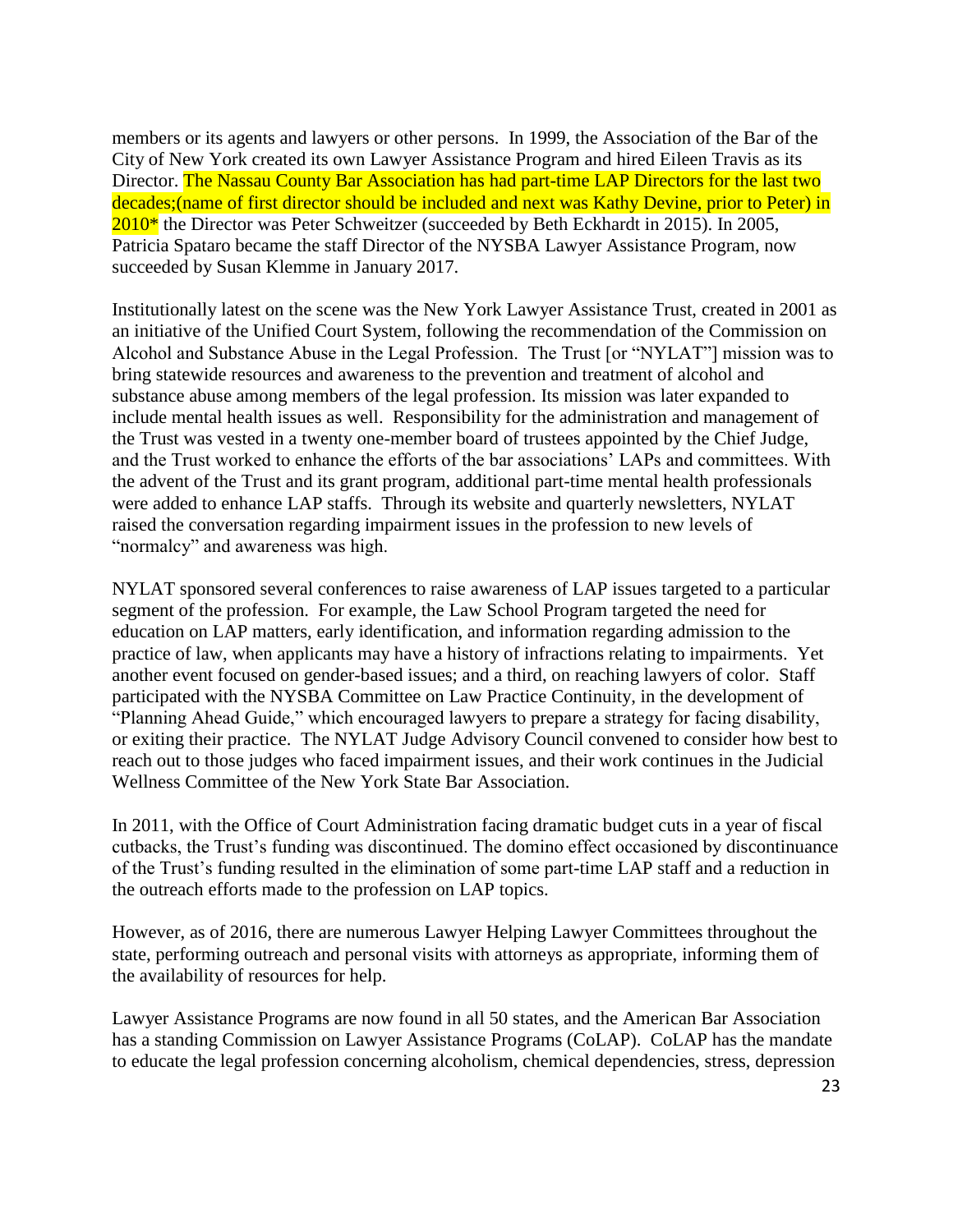and other emotional health issues, and to assist and support all bar associations and lawyer assistance programs in developing and maintaining methods of providing effective solutions for recovery.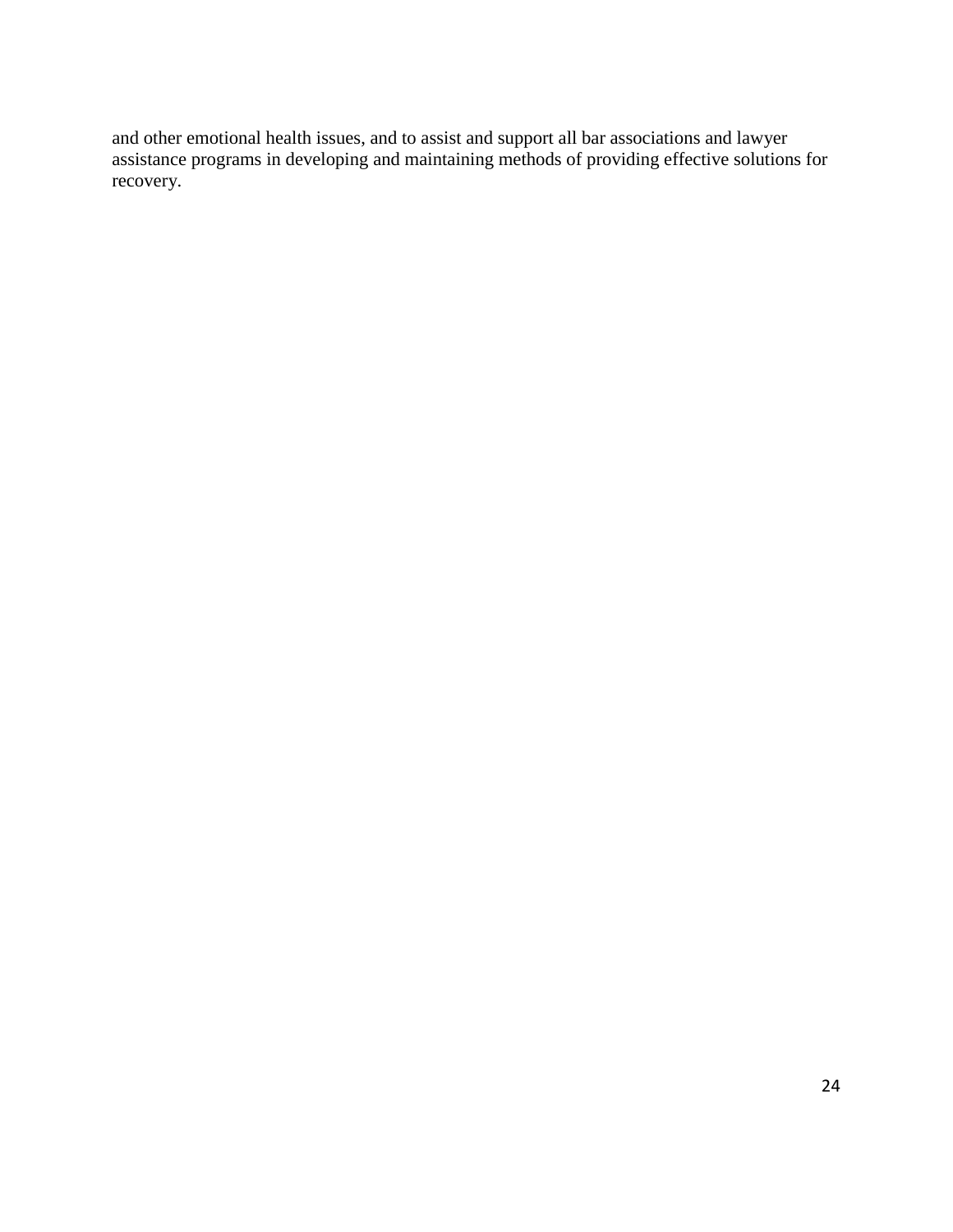# **Appendix A: LISTENING SKILLS**

Listening to someone as a LAP volunteer is quite different from listening as a lawyer. As a lawyer, one is trained to take a directive or confrontational approach. Active listening is used when we want to help someone try to do something to address a problem in their life. LAP's primary purpose is to support attorneys with their troubles and connect them to appropriate resources.

| <b>Characteristics of Unhelpful Listening:</b>                    | <b>Characteristics of Helpful Listening:</b>                                         |
|-------------------------------------------------------------------|--------------------------------------------------------------------------------------|
| Seeming impatient or annoyed                                      | Being alert, present, and engaged                                                    |
| Giving advice or providing solutions                              | Being empathetic, acknowledging their<br>feelings and struggles                      |
| Using logic, arguing, or lecturing                                | The person in need does the majority of the                                          |
| Interpreting, analyzing, diagnosing, or<br>providing explanations | speaking                                                                             |
| Moralizing, preaching, or being judgmental or                     | Ask clear, open ended questions and wait for<br>answers.                             |
| angry                                                             | Reflect what the person says back to them and<br>ask for accuracy of your statement. |

## **Remember, your job is not to tell someone what they need. Rather, it is to help that person determine what they think they need and help them get there.**

#### **Ambivalence and change**

Ambivalence usually means a person's values and behaviors are at odds. If you argue for one side, the ambivalent person is likely to argue for the other. Resist the "righting reflex" to straighten out the ambivalence.

## **Motivating Change**

Trying to talk someone into change does not work – it increases resistance. Instead, **get someone to say out loud what or why they want to change** – this offers the greatest likelihood of motivating change. The person needs to present the arguments for change. The person needs to appreciate that there are discrepancies between present behavior and personal values.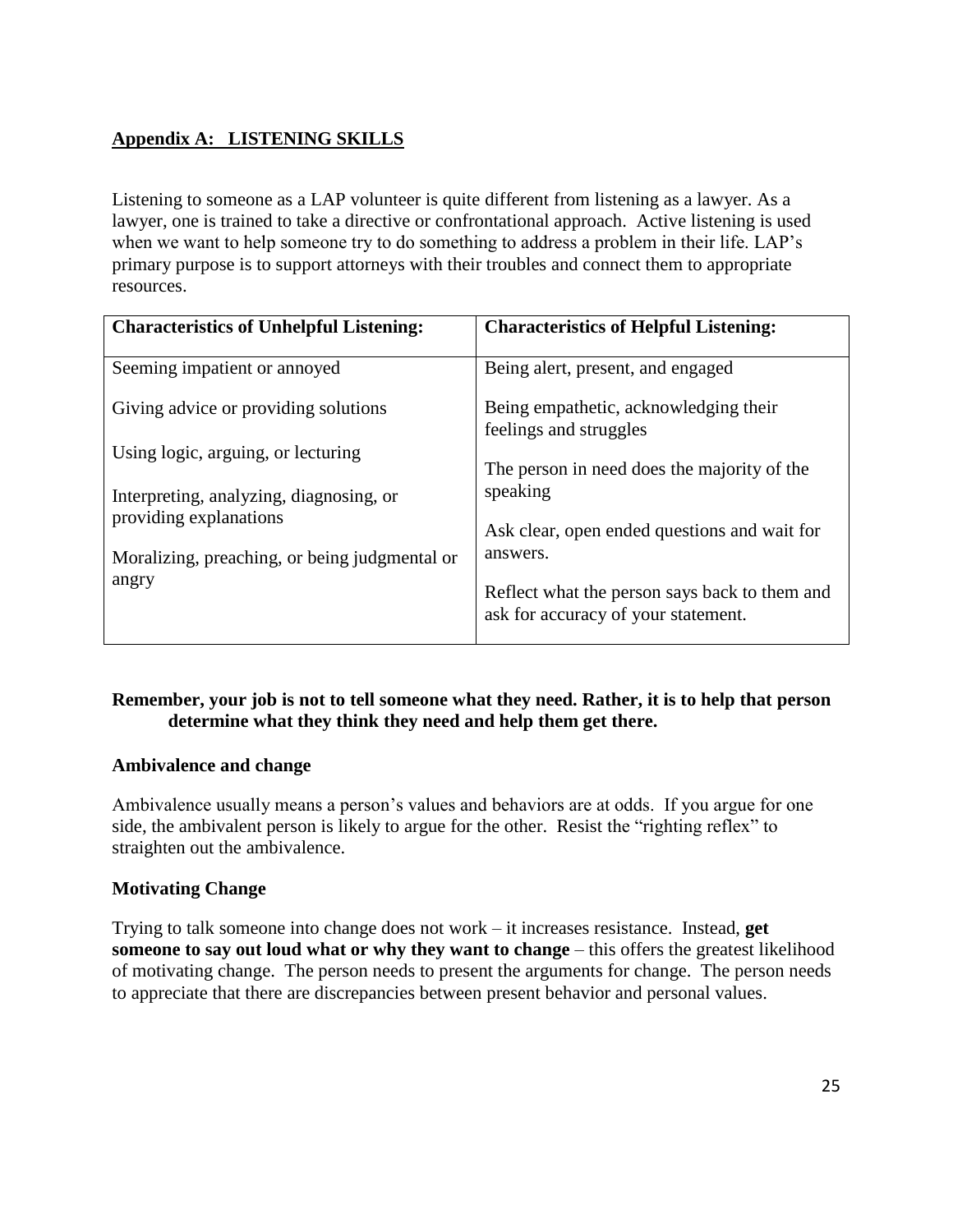## **B. Cultural Competence in Service Delivery**

## By Project Liberty, New York State Department of Mental Health

Cultural competence is the ability of counselors, educators and outreach workers to understand and respond effectively to the cultural and linguistic needs of individuals and families affected by mental, emotional and physical traumas and conditions. According to the Department of Health and Human Services, "culture bears upon whether people even seek help in the first place, what types of help they seek, what coping styles and social supports they have and how much stigma they attach to mental illness".

Culture influences how individuals perceive and interpret traumatic and other life changing events. It influences how they, their families and their communities respond as well. Access to and acceptance of help may be affected by a number of important factors including:

- Diversity of cultural values and beliefs about illness, healing and help seeking
- Differences in language and the use of English
- Socio-economic conditions
- Suspicion of governmental programs or other agency programs
- Rejection of outside assistance
- Reluctance to seek help due to stigma
- Variations in response to loss and expressions of grief
- Lack of information about available services
- Immigration status
- Physical limitations, disabilities or other stressors
- Location of service delivery
- History of previous abuse or trauma, mental illness or addiction within their family

#### The following are significant cultural considerations:

| Ethnicity             | Spirituality/religion              |
|-----------------------|------------------------------------|
| Race                  | English proficiency                |
| Country of origin     | Immigration status                 |
| Gender                | Literacy level                     |
| Socio-economic status | Employment                         |
| Education             | Sexual orientation                 |
| Primary language      | Geographic location                |
|                       | Physical disability or limitations |

The following is important for counselors, educators and outreach workers to do:

 Be conscious of personal cultural biases and how they may influence cross cultural interactions.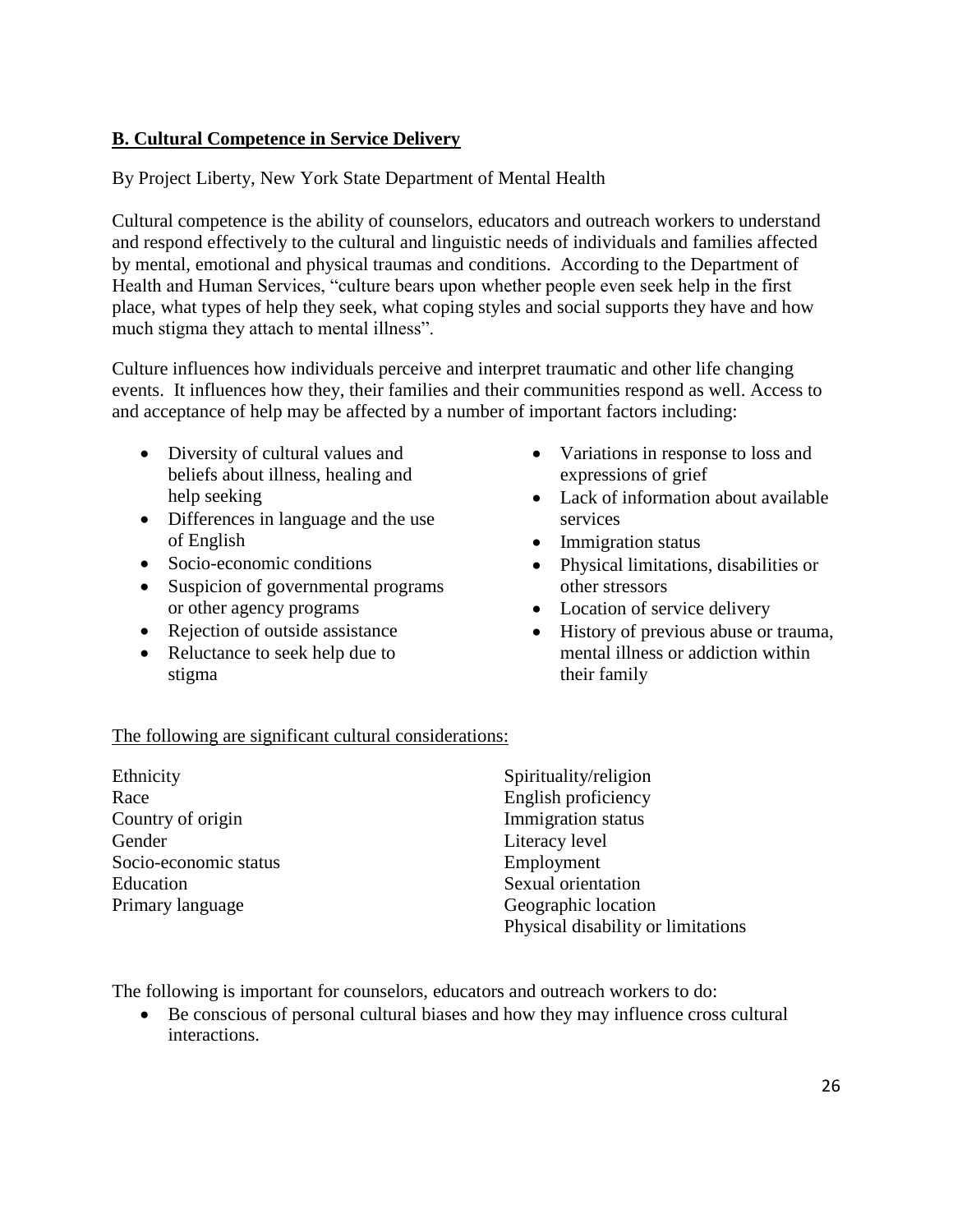- Rely on the people served to be the best source of information about their experience with mental, emotional or physical problems.
- Understand cultural uniqueness in expressions of distress.
- Become educated about behaviors shaped by culture.
- Maintain respect for beliefs and values that are important to people coping with stress.
- Appreciate that there is a large variation across cultures in how people respond to death and loss
- Guard against stereotyping based on knowledge of general characteristics of a group.
- Learn about the extent of alcohol and substance abuse in community cultural groups and relay on providing assistance that is tailored to the groups that promote healthy coping.
- Be attentive to aspects of non-verbal communication (e.g., knowledge of personal space, body language).
- Acknowledge your limitations in understanding aspects of culture and language and encourage the people you are working with to let you know if you unknowingly upset them.
- Be respectful, well informed and follow through with what you say you will do.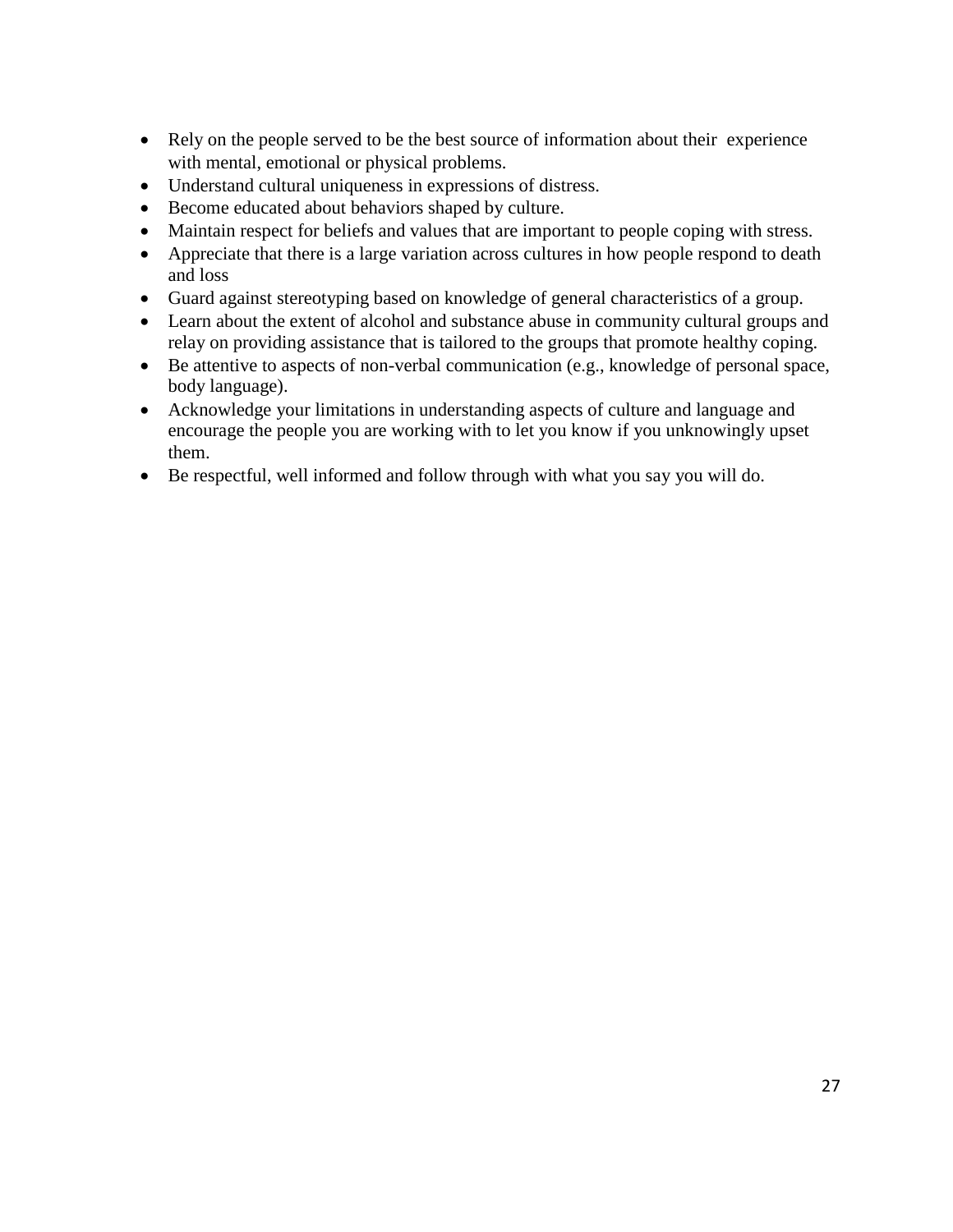## **Appendix C: NEW YORK STATE BAR ASSOCIATION: LAWYER ASSISTANCE COMMITTEE MODEL POLICY**

#### PREAMBLE

The New York State Bar Association is committed to assisting individuals in the legal profession who are dealing with impairment issues that affect performance on the job, whether caused by substance abuse or other addictive behaviors, depression or other mental health conditions.

The NYSBA Lawyer Assistance Committee has drafted the following Model Policy for adoption by law firms/legal departments throughout New York State, with the following assumptions: that early intervention and treatment are fundamental goals, and that adoption of the policy will help to maintain the integrity of the legal profession and the viability of the [law firm/legal department], while protecting clients.

Each law firm/legal department may tailor the policy for its purposes, taking into consideration such factors as size, resources and practice setting. The policy is best used to augment broader policies that cover work conduct, disciplinary procedures, paid leave and health insurance benefits. It should be adopted subject to the regulations of the Family Medical Leave Act, ABA, New York State Human Rights Law, and applicable collective bargaining agreements.

# **MODEL POLICY for LAW FIRMS/LEGAL DEPARTMENTS ADDRESSING IMPAIRMENT**

## I. DEFINING THE PROBLEM

Impairment of a legal professional adversely affects not only that the individual's wellbeing, but it also directly and adversely affects the [law firm's/legal department's] ability to provide the highest quality legal services to its clients and may lead to professional liability, violations of ethical obligations, professional discipline, a loss of public reputation and criminal prosecution. The chief contributors to impairment of legal professionals are clinical depression and other mental health conditions, dependency on drugs and alcohol, and other addictive behaviors.

#### II. POLICY STATEMENT

It is the policy of this [firm/legal department] that impairment of [law firm/legal department] legal professionals is inconsistent with its mission.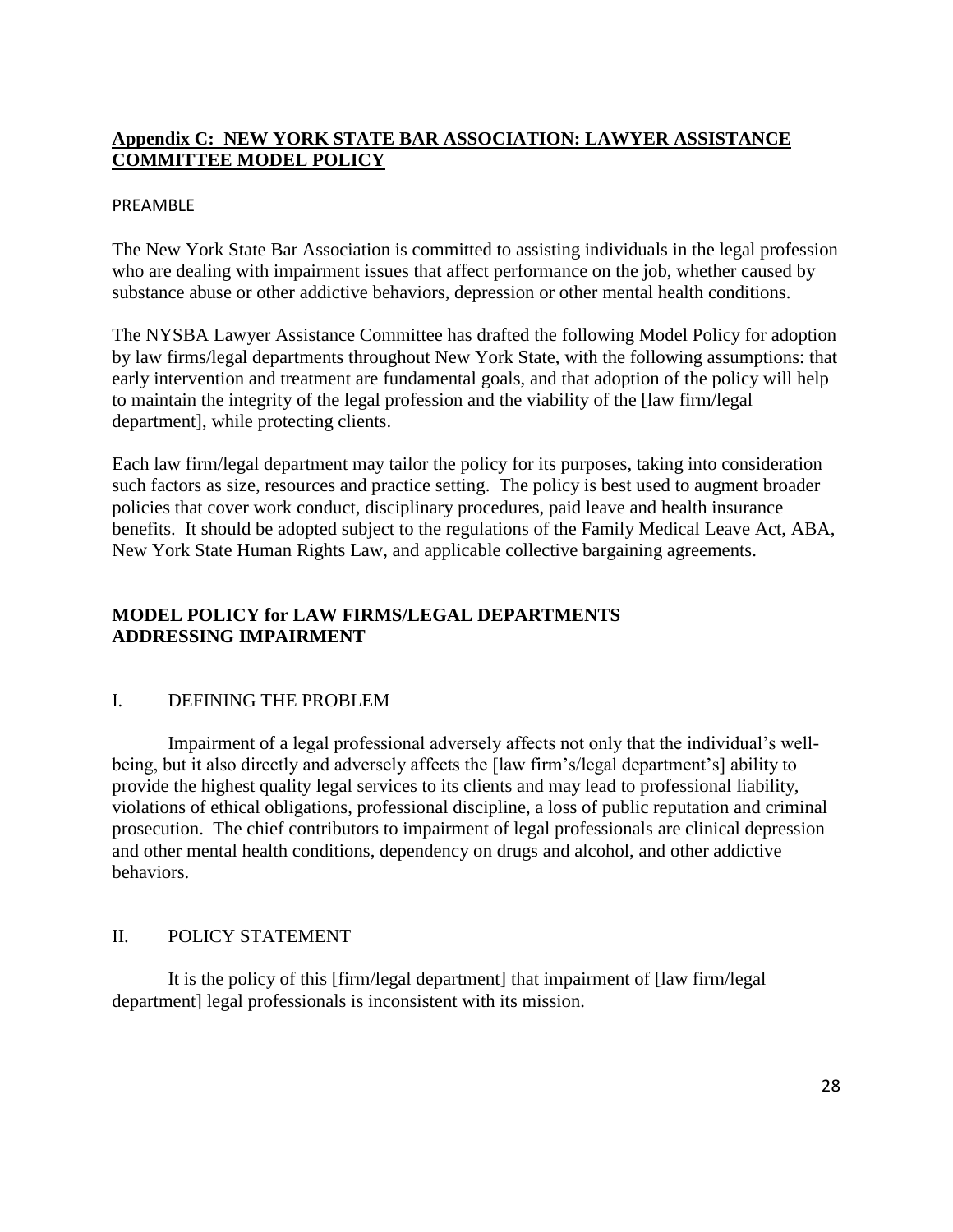Further, it is the policy of this [law firm/legal department] that impaired legal professionals are in need of assistance and treatment, and that early identification and intervention will provide the greatest hope of overcoming such impairment. This [law firm/legal department] recognizes that impairment is not a moral failing.

The purpose of this policy is to encourage self-identification, self-referral, referral, treatment and recovery. The [law firm/legal department], consistent with applicable law and the Rules of Professional Conduct, will not tolerate unlawful discrimination against a legal professional who has availed himself or herself of the [law firm's/legal department's] resources, as further set forth in this policy.

The [law firm/legal department] shall provide a copy of this policy to all employees and legal professionals.

#### III. WHO IS COVERED

This policy applies to all [law firm/legal department] legal professionals, including, but not limited to, partners and managing attorneys, associates, and paralegals, subject to any applicable collective bargaining agreement.

The [law firm/legal department] will assist and support legal professionals who voluntarily seek help for impairment or who are directed, as a result of a work performance evaluation, to seek help for impairment. The [law firm/legal department] will permit impaired legal professionals to use paid time off, be placed on a leave of absence, be referred for treatment or otherwise provide accommodations as required by law and permitted consistent with [law firm/legal department] leave policies.

#### IV. PROFESSIONAL RESPONSIBILITY

It is the responsibility of all legal professionals of this [law firm/legal department] to provide the highest quality legal services to its clients. Impairment due to the use of alcohol or drugs or due to mental health conditions can lead to potential incompetence and/or misconduct which compromises the [law firm/legal department]'s ability to service its clients in accordance with this responsibility.

Attendance and work performance of legal professionals of this [law firm/legal department] will be evaluated.

- o Frequent lateness, absenteeism, failure to be on time for meetings and other attendance issues will not be tolerated.
- o Failure to meet deadlines, failure to timely return phone calls will not be tolerated
- o Disrespect for, or mistreatment of, staff or colleagues will not be tolerated.

If attendance or work performance issues or behaviors are being caused by impairment, this [law firm/legal department] encourages self-referral or referral to its EAP (employee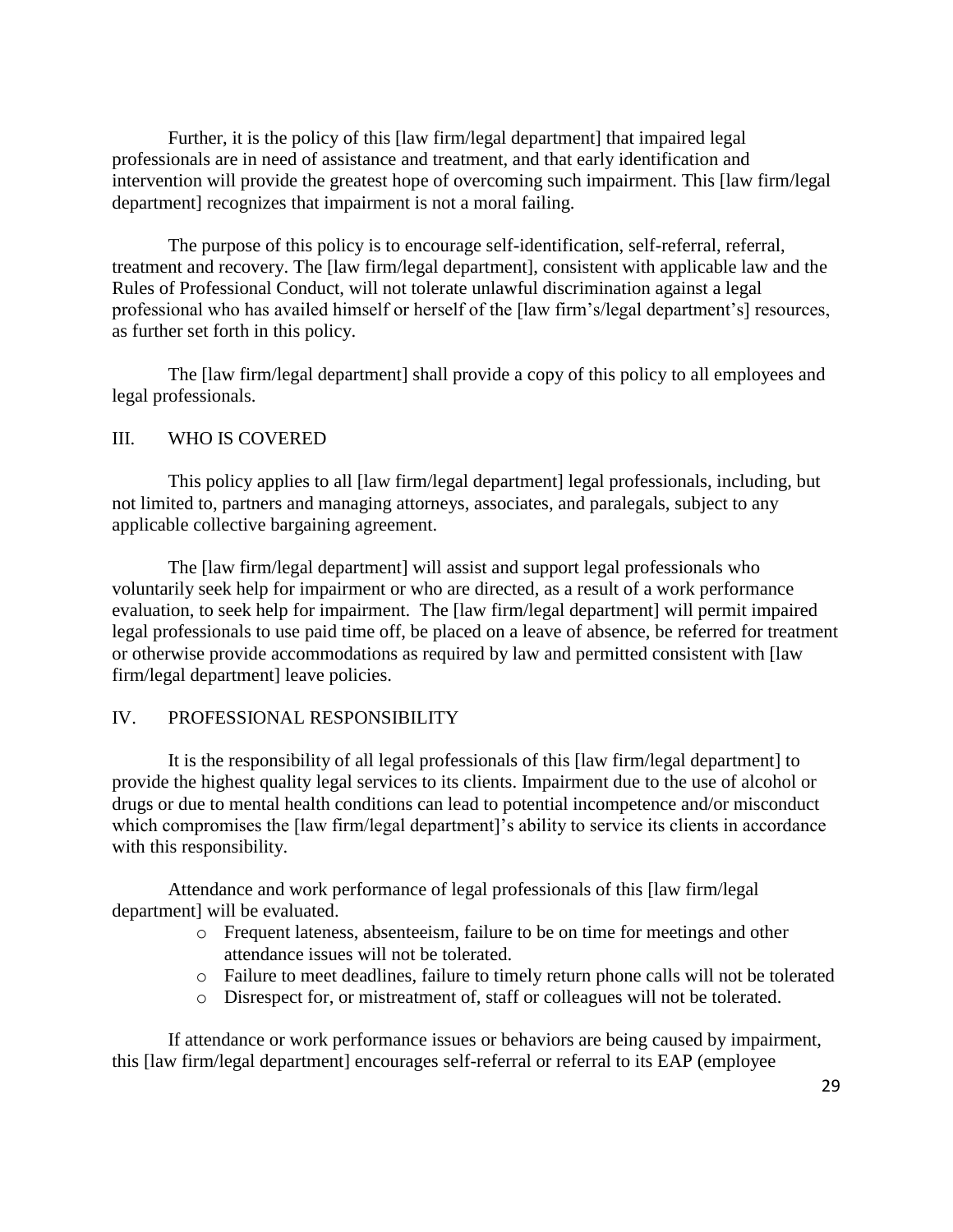assistance program) or to the New York State Bar Association Lawyer Assistance Program (See, Article VII, below), as appropriate, prior to the initiation of [law firm/legal department] disciplinary action if possible and appropriate. Legal professionals of the [law firm/legal department] who fail or refuse to avail themselves of the opportunity to seek and follow through on treatment will be subject to internal discipline, up to and, including possible termination.

While a legal professional may have a desire to assist another legal professional with an impairment avoid the consequences of his or her conduct, an attorney is nonetheless obligated under appropriate circumstances to report wrongful conduct of fellow attorneys pursuant to Rule 8.3 of the NY Rules of Professional Conduct (effective April 1, 2009), a portion of which is attached for reference. (*See*, also, N.Y. State 822.)

#### V. CONFIDENTIALITY

To the extent possible, this [law firm/legal department] will endeavor to maintain the confidentiality of a legal professional who has self-referred, or who has been referred, to available resources for evaluation and treatment. Please be advised that certain matters may not remain confidential (*e.g.,* a threat to harm yourself or others, future criminal conduct, child abuse), but every attempt will be made to keep a legal professional's personal issues confidential.

The [law firm/legal department] will designate an appropriate person or persons to assist the impaired legal professional with issues of insurance coverage, payment for treatment and covering client matters during treatment, as necessary, and compliance with Return to Work agreements. (See, Article IX, below). Cooperation in all such matters is required, and failure to cooperate may result in [law firm/legal department] discipline, up to and including possible termination.

#### VI. EDUCATION

The [law firm/legal department] is dedicated to providing continuing education and training to all legal professionals in relation to implementation of this and all policies as well as education related to work/life balance, stress reduction and other such topics that can support outstanding work performance and continuing success of the [law firm/legal department]'s mission.

#### VII. AVAILABLE RESOURCES

#### [Law firm/legal department]

Contact: Call (e.g. NAME at x 6021) for information about this policy, its administration and for a confidential referral if appropriate.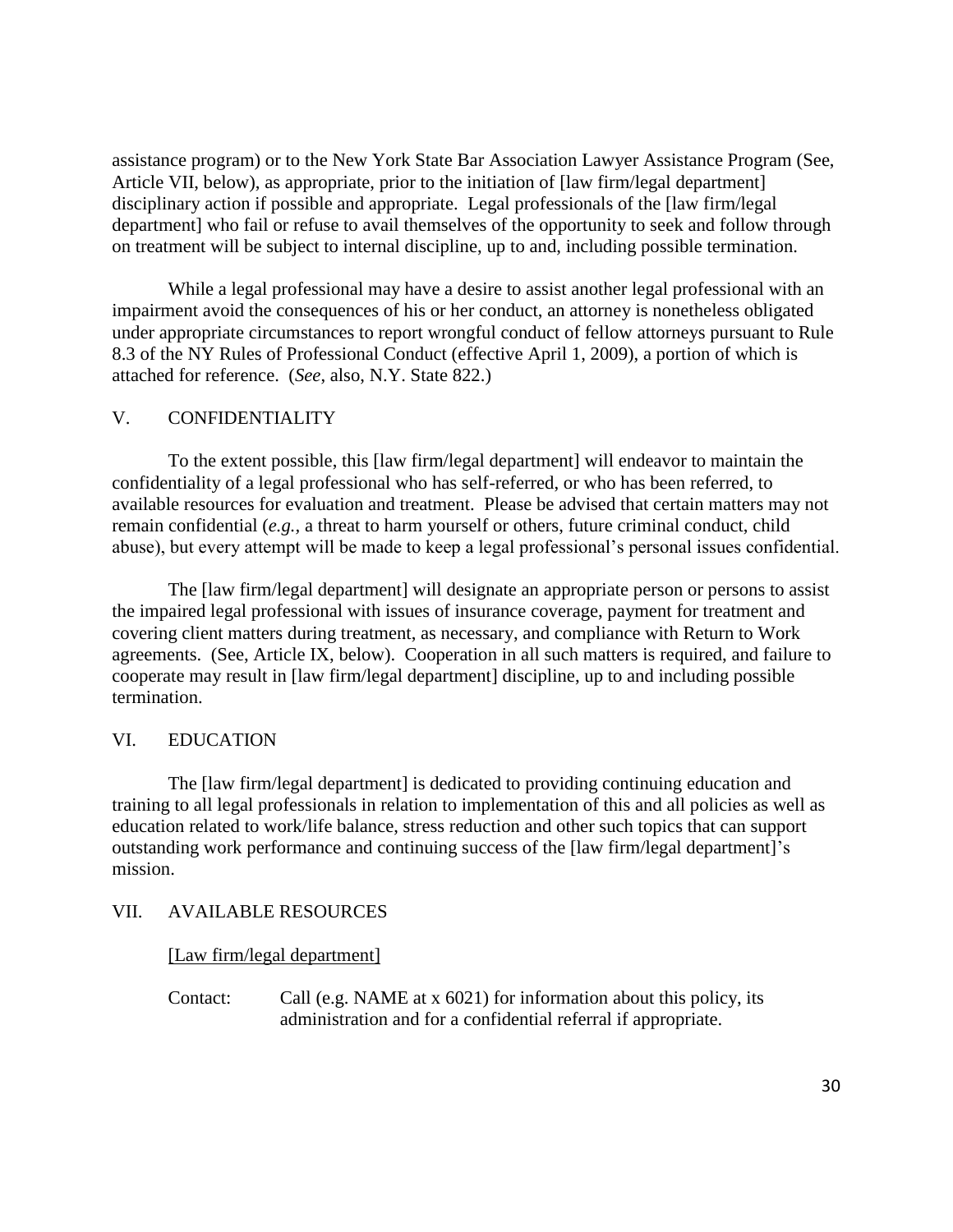Referral or Self-referral to Employee Assistance Program: if applicable, insert information about the [law firm/legal department]'s health insurance carrier's Employee Assistance Program -- *e.g.*

*Our law firm health insurance policy includes access to an Employee Assistance Program for the purpose of self-referral or referral of individuals and their coworkers who are impaired, their families. We encourage you to contact the EAP. EAP is a confidential service provided at no cost to covered employees and others who are affected by impairment.*

Referral or Self-referral to Lawyer Assistance Program: The New York State Bar Association maintains a statewide confidential Helpline at 1-800-255-0569. The NYSBA LAP provides confidential assistance, including but not limited to, relevant information about impairment, identification of appropriate assessment providers, and assistance in intervention planning, assistance in identifying potential treatment providers and resources for impaired attorneys and CLE.

Confidential communications between a legal professional and a Lawyer Assistance Program are deemed privileged. Section 499 of the Judiciary Law (as amended by Chapter 327 of the Laws of 1993 and as amended thereafter) provides the following:

- 1. Confidential Information Privileged. The confidential relations and communications between a member or authorized agent of a lawyer assistance committee sponsored by a state or local bar association and any person, firm or corporation communicating with such a committee, its members or authorized agents shall be deemed to be privileged on the same basis as those provided by law between attorney and client. Such privileges may be waived only by the person, firm or corporation that has furnished the information to the committee.
- 2. Immunity from Liability. Any person, firm or corporation in good faith providing information to, or in any other way participating in the affairs of, any of the committees referred to in subdivision one of this section shall be immune from civil liability that might otherwise result by reason of such conduct. For the purpose of any proceeding, the good faith of any such person, firm or corporation shall be presumed.

#### VIII. PROHIBITIONS/CONSEQUENCES

Legal professionals are prohibited from on-the-job impairment from alcohol or controlled substances. Any individual who distributes, sells, attempts to sell, transfer, possess or purchase any illegal substance while at work or while performing in a work-related capacity may be subjected to internal [law firm\legal department] disciplinary action including termination, and/or civil penalties and criminal penalties if appropriate.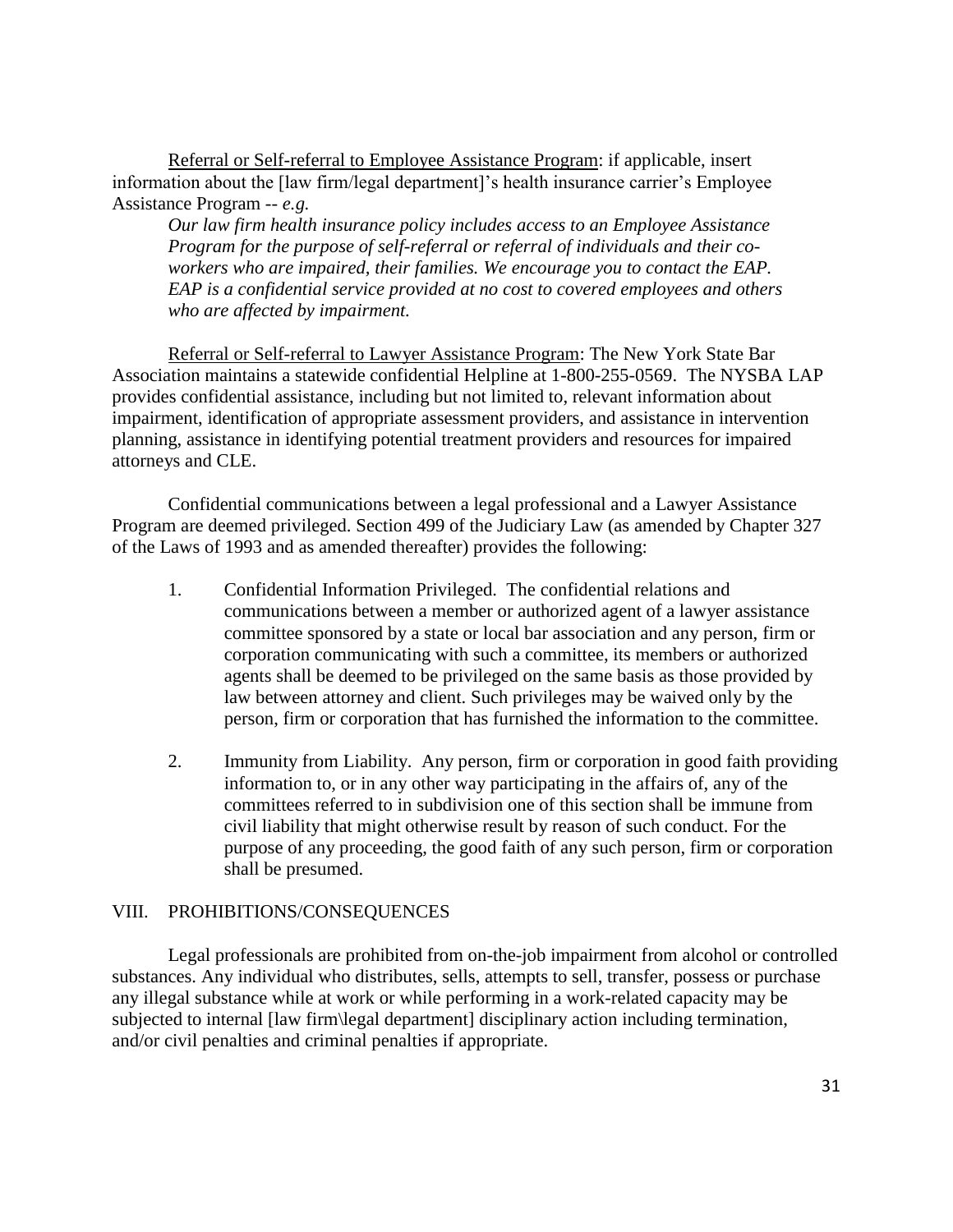[The law firm/legal department can add to this paragraph particular items relevant to the law firm/legal department]

## IX. RETURN TO WORK AGREEMENTS

The [law firm/legal department] may require a legal professional (who has self-referred or who has been referred for treatment) to execute a Return to Work agreement.

If a legal professional -- prior to being subjected to professional disciplinary action or where internal disciplinary action has been held in abeyance during the pendency of treatment -engages in appropriate treatment, he or she may be required to execute a Return to Work Agreement prior to returning to work.

> Such [Return to Work Agreement](file:///C:/Users/lmcmahon/Desktop/Return%20to%20Work%20Agreement.pdf) will include: (A sample agreement is attached. Appendix E).

- verification of the legal professional's participation in a treatment program,
- the legal professional's commitment to maintain the prescribed regimen for continued wellness, to adhere to the firm's code of conduct and professional responsibility, and to participate in aftercare,
- a commitment to undergo drug or alcohol testing if appropriate,
- authorization by the legal professional to appropriate firm representatives to discuss compliance with the foregoing requirement, but limited to a need-to-know basis [and] while maintaining privacy particularly with respect to medical records,
- an acknowledgement that a violation of the Return to Work Agreement will result in immediate sanctions.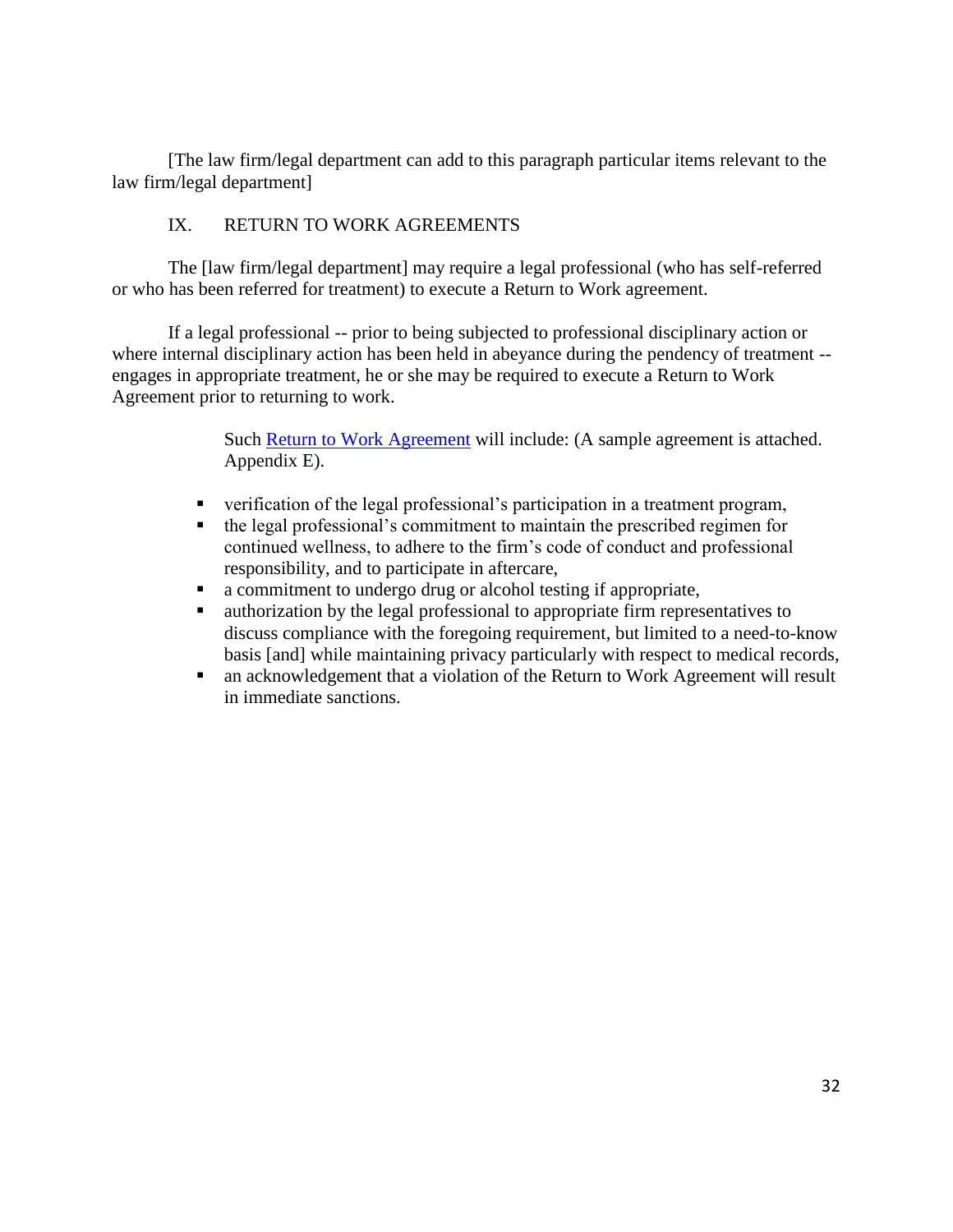## **Appendix D: 22 NYCRR Part 1200 – NY Rules of Professional Conduct (effective April 1, 2009)**

- Rule 8.3 Reporting Professional Misconduct
	- (a) A lawyer who knows that another lawyer has committed a violation of the Rules of Professional Conduct that raises a substantial question as to that lawyer's honesty, trustworthiness or fitness as a lawyer shall report such knowledge to a tribunal or other authority empowered to investigate or act upon such violation.
	- (b) A lawyer who possesses knowledge or evidence concerning another lawyer or a judge shall not fail to respond to a lawful demand for information from a tribunal or other authority empowered to investigate or act upon such conduct.
	- (c) This Rules does not require disclosure of:

(1) Information otherwise protected by Rule 1.6; or

(2) Information gained by a lawyer or judge while participating in a bona fide lawyer assistance program.

#### Rule 8.4 Misconduct

A lawyer or law firm shall not:

- (a) violate or attempt to violate the Rules of Professional Conduct, knowingly assist or induce another to do so, or do so through the acts of another;
- (b) engage in illegal conduct that adversely reflects on the lawyer's honesty, trustworthiness or fitness as a lawyer;
- (c) engage in conduct involving dishonesty, fraud, deceit or misrepresentation;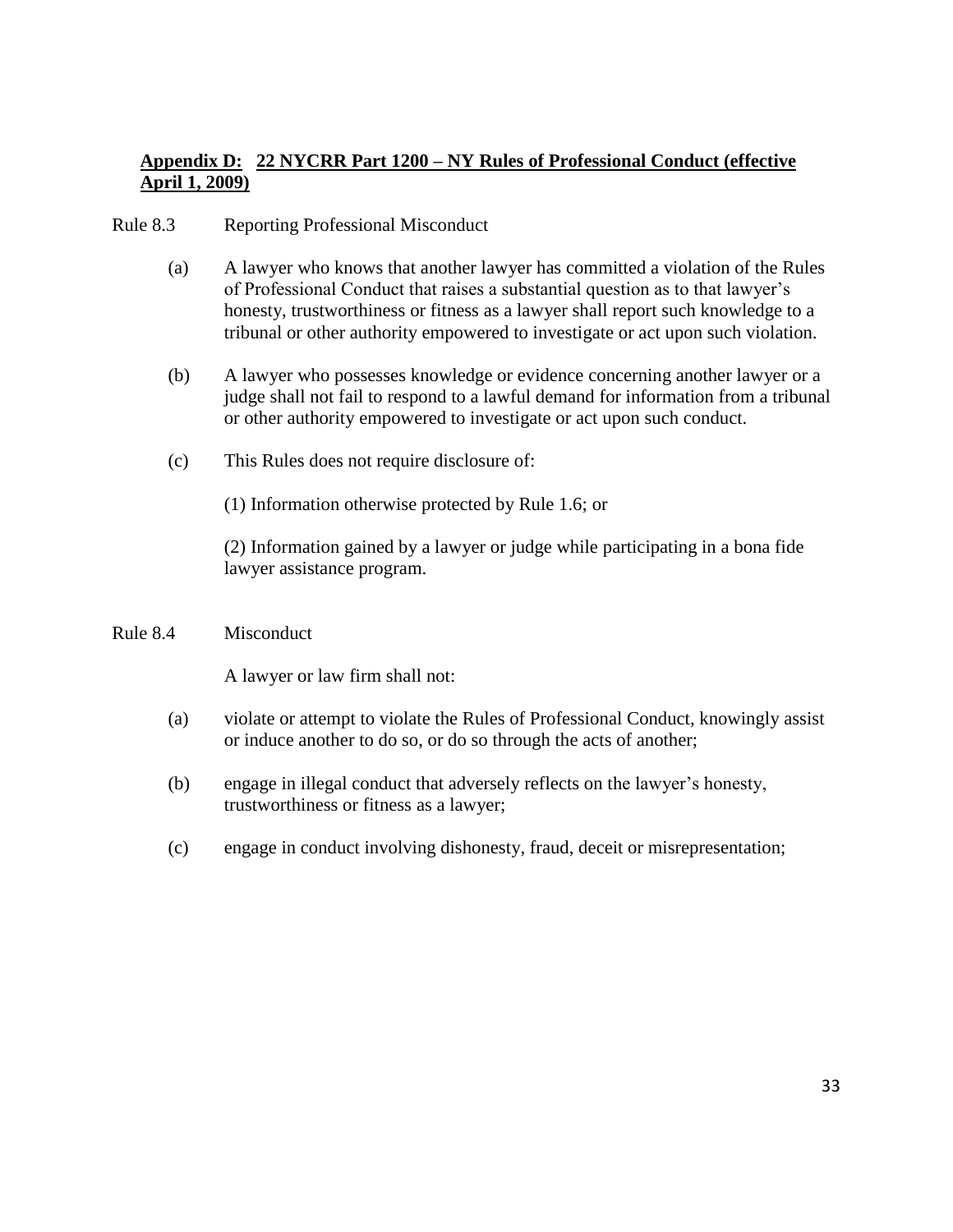- (d) engage in conduct that is prejudicial to the administration of justice;
- (e) state or imply an ability:
	- (1) to influence improperly or upon irrelevant grounds any tribunal, legislative body or public official; or
	- (2) to achieve results using means that violate these Rules or other law;
- (f) knowingly assist a judge or judicial officer in conduct that is a violation of applicable rules of judicial conduct or other law;
- (g) unlawfully discriminate in the practice of law, including in hiring, promoting or otherwise determining conditions of employment on the basis of age, race, creed, color, national origin, sex, disability, marital status or sexual orientation. Where there is a tribunal with jurisdiction to hear a complaint, if timely brought, other than a Department Disciplinary Committee, a complaint based on unlawful discrimination shall be brought before such tribunal in the first instance. A certified copy of a determination by such a tribunal, which has become final and enforceable and as to which the right to judicial or appellate review has been exhausted, finding that the lawyer has engaged in an unlawful discriminatory practice shall constitute prima facie evidence of professional misconduct in a disciplinary proceeding; or
- (h) engage in any other conduct that adversely reflects on the lawyer's fitness as a lawyer.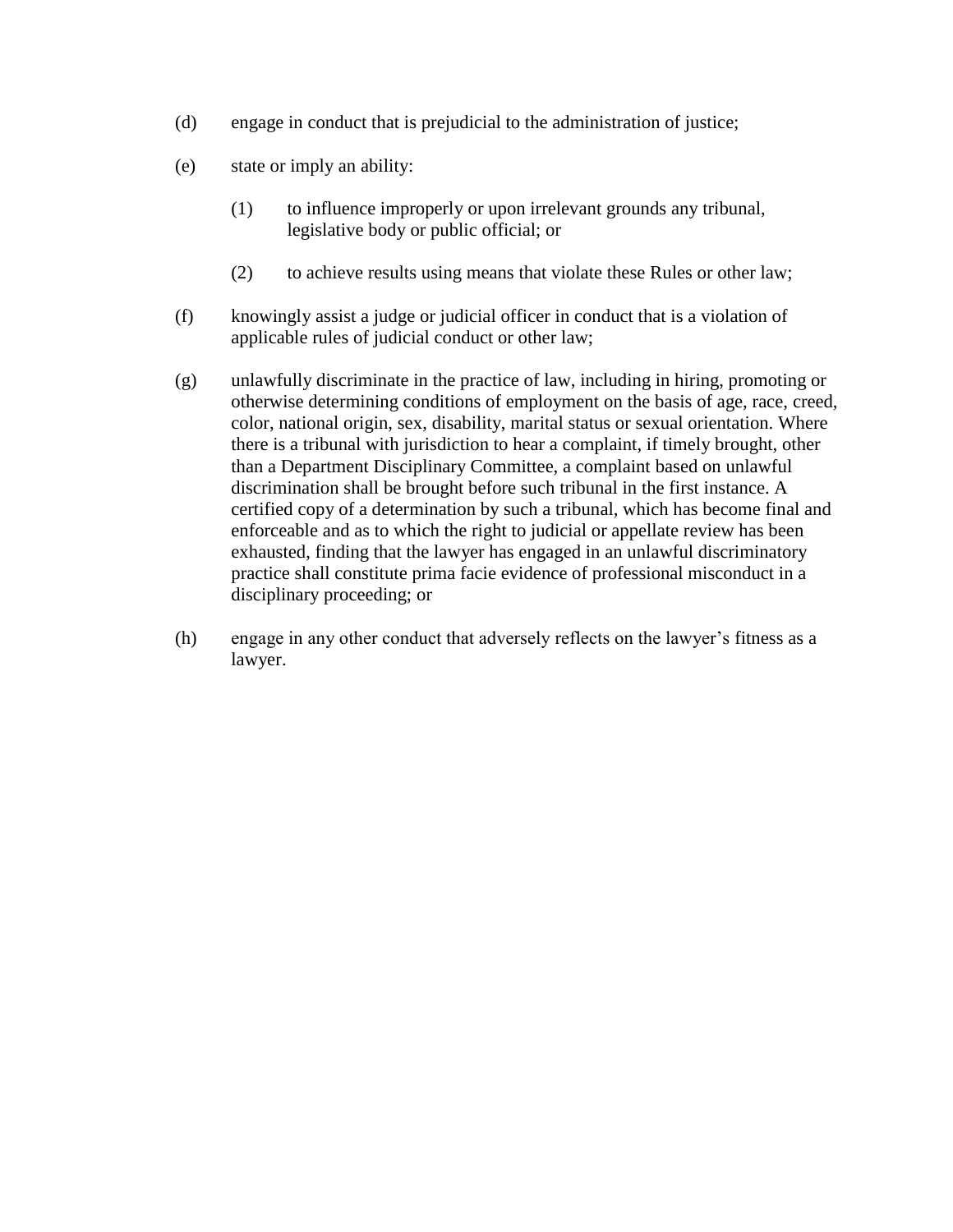# **Appendix E. SAMPLE: TREATMENT AND RETURN TO WORK AGREEMENT**

By signing this agreement I accept and agree to the following terms and conditions which will govern my [continued employment with/association with] and my return to work with [law firm/law department].

# **I. TREATMENT**

I acknowledge that my work performance and/or behavior have resulted in the need for intervention and have provided a basis for disciplinary action, up to and including the termination of my employment (or: define nature of relationship with the [law firm/legal department]. As a consequence, and in order to avoid the termination of my employment/expulsion from the [law firm/legal department]), I voluntarily accept the terms of this agreement.

- 1. I agree to submit to an immediate evaluation by a health care professional of the [law firm/legal department]'s selection or approval.
- 2. I agree to follow all treatment and aftercare recommendations by that health care professional or treatment program.
- 3. I understand that I am responsible for all costs associated with the treatment program to the extent they are not covered by insurance.
- 4. I will authorize regular progress reports to be made to the [law firm/legal department] during treatment (tailor to specific consent).

# RETURN TO WORK

Clearance for my return to work will be determined by my health care provider and the employer.

Upon my return to work, I agree to abide by the [law firm/legal department]'s policy regarding attendance and work performance, and I agree that my failure to do so may result in disciplinary action up to and including termination/expulsion from the [law firm/legal department].

Upon my return to work, I agree to review treatment and/or aftercare requirements with the designated [law firm/legal department] representative [on a need to know basis], and I agree to strictly comply with such treatment and aftercare requirements. My failure to do so may result in disciplinary action up to and including termination/expulsion for the [law firm/legal department].

I will ensure that, within an established time frame, my health care provider will submit regular progress reports to the designated representative at [law firm/legal department] until my treatment is complete, upon which the health care provider will submit a summary report.

I agree to abide by all standards of professionalism, behavior and performance required of legal professionals at the [law firm/legal department], including but not limited to, those set out in its policy and procedure manual.